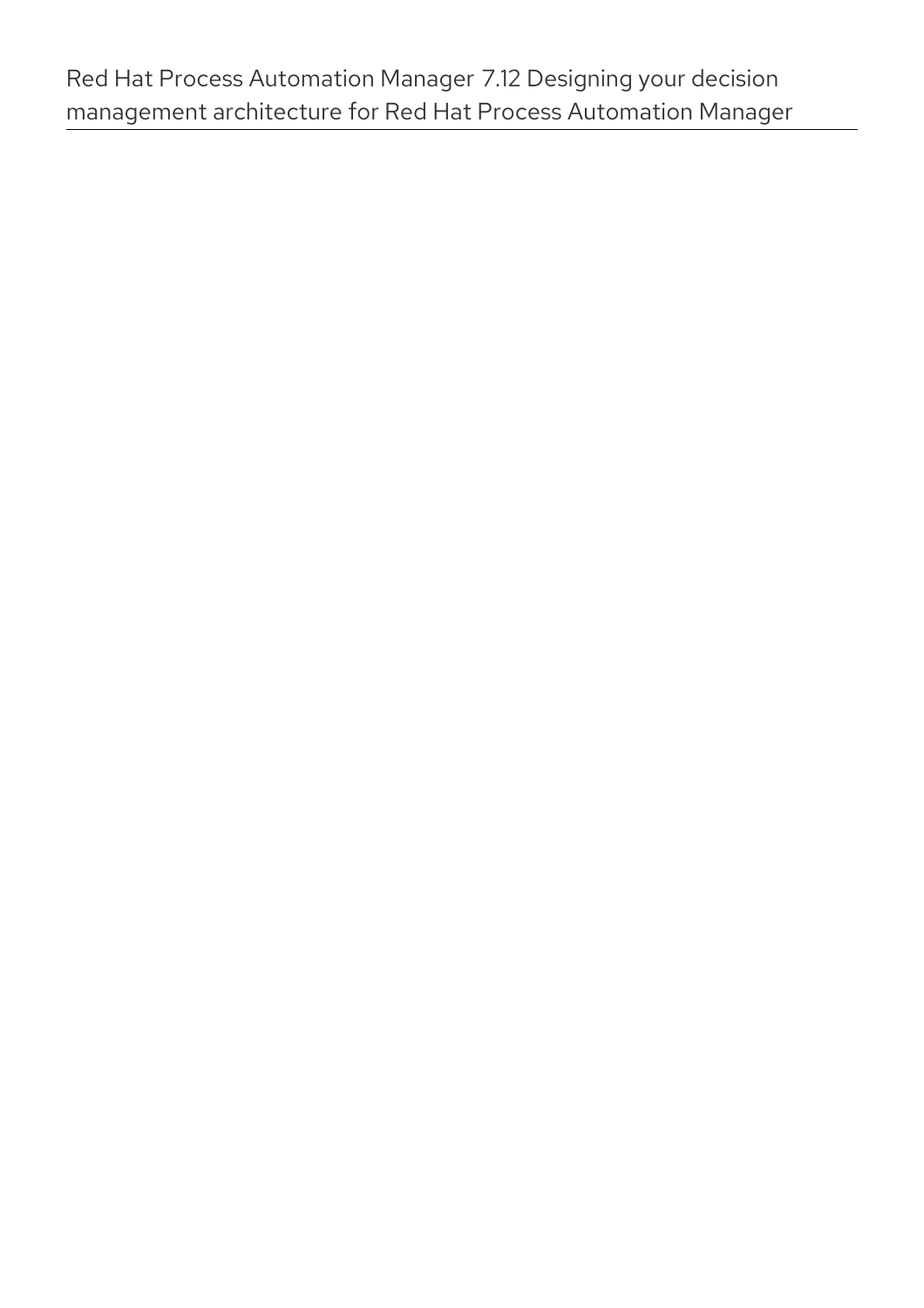### Legal Notice

Copyright © 2022 Red Hat, Inc.

The text of and illustrations in this document are licensed by Red Hat under a Creative Commons Attribution–Share Alike 3.0 Unported license ("CC-BY-SA"). An explanation of CC-BY-SA is available at

http://creativecommons.org/licenses/by-sa/3.0/

. In accordance with CC-BY-SA, if you distribute this document or an adaptation of it, you must provide the URL for the original version.

Red Hat, as the licensor of this document, waives the right to enforce, and agrees not to assert, Section 4d of CC-BY-SA to the fullest extent permitted by applicable law.

Red Hat, Red Hat Enterprise Linux, the Shadowman logo, the Red Hat logo, JBoss, OpenShift, Fedora, the Infinity logo, and RHCE are trademarks of Red Hat, Inc., registered in the United States and other countries.

Linux ® is the registered trademark of Linus Torvalds in the United States and other countries.

Java ® is a registered trademark of Oracle and/or its affiliates.

XFS ® is a trademark of Silicon Graphics International Corp. or its subsidiaries in the United States and/or other countries.

MySQL<sup>®</sup> is a registered trademark of MySQL AB in the United States, the European Union and other countries.

Node.js ® is an official trademark of Joyent. Red Hat is not formally related to or endorsed by the official Joyent Node.js open source or commercial project.

The OpenStack ® Word Mark and OpenStack logo are either registered trademarks/service marks or trademarks/service marks of the OpenStack Foundation, in the United States and other countries and are used with the OpenStack Foundation's permission. We are not affiliated with, endorsed or sponsored by the OpenStack Foundation, or the OpenStack community.

All other trademarks are the property of their respective owners.

### Abstract

This document describes basic concepts and options for a Red Hat Process Automation Manager implementation to consider when designing your decision management architecture. To verify the most suitable implementation for your environment, contact your Red Hat Technical Account Manager or Solutions Architect.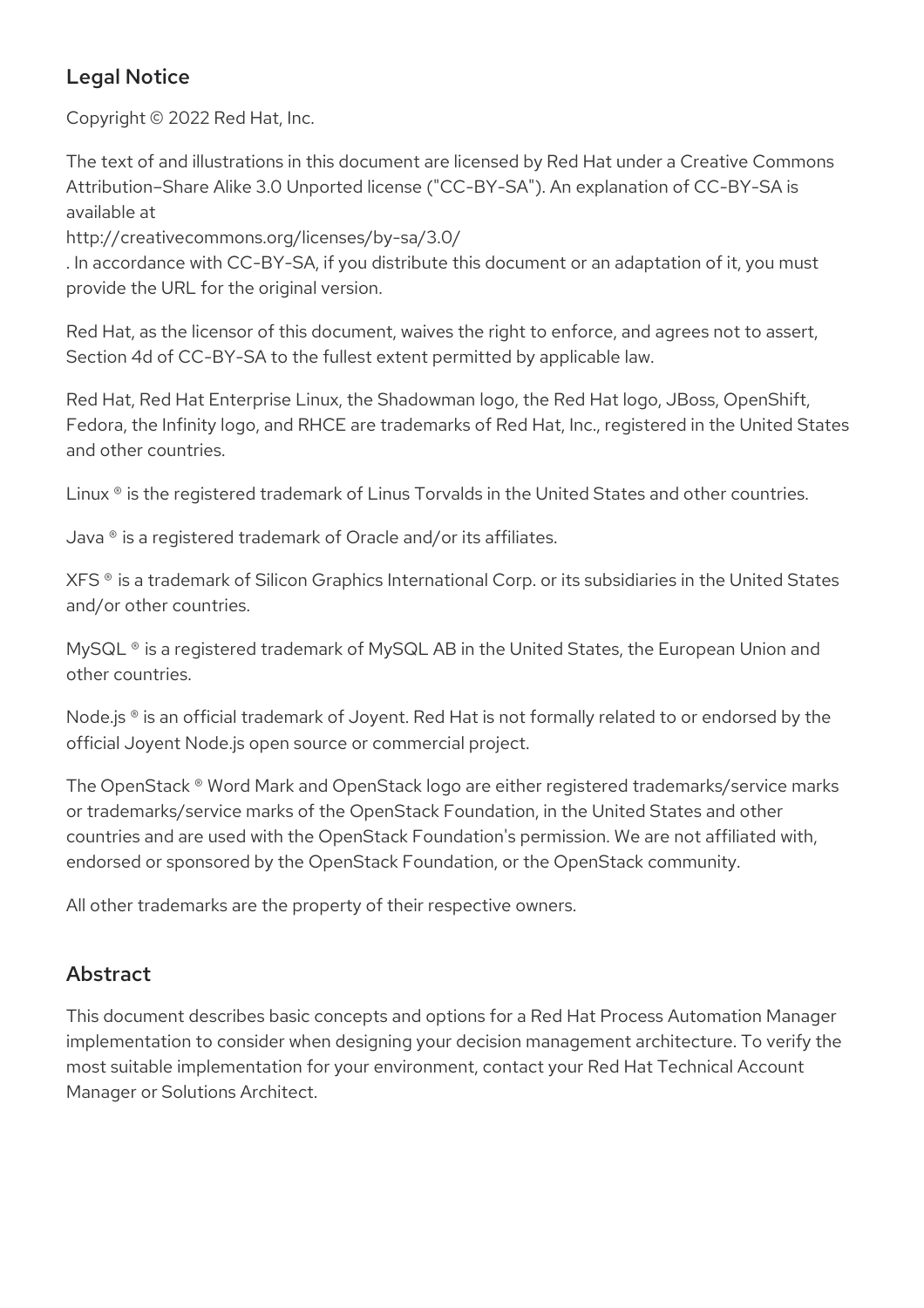### **Table of Contents**

| CHAPTER 1. INSTALLATION ENVIRONMENT OPTIONS FOR RED HAT PROCESS AUTOMATION MANAGER                                                                                                                                                                                                                          | 5.              |
|-------------------------------------------------------------------------------------------------------------------------------------------------------------------------------------------------------------------------------------------------------------------------------------------------------------|-----------------|
| CHAPTER 2. DECISION-AUTHORING ASSETS IN RED HAT PROCESS AUTOMATION MANAGER  6                                                                                                                                                                                                                               |                 |
| CHAPTER 3. PROJECT STORAGE AND BUILD OPTIONS WITH RED HAT PROCESS AUTOMATION MANAGER                                                                                                                                                                                                                        | 10 <sup>°</sup> |
| CHAPTER 4. PROJECT DEPLOYMENT OPTIONS WITH RED HAT PROCESS AUTOMATION MANAGER .  13                                                                                                                                                                                                                         |                 |
| CHAPTER 5. ASSET EXECUTION OPTIONS WITH RED HAT PROCESS AUTOMATION MANAGER  15                                                                                                                                                                                                                              |                 |
| CHAPTER 6. EXAMPLE DECISION MANAGEMENT ARCHITECTURES WITH RED HAT PROCESS<br>AUTOMATION MANAGER (at the contract of the contract of the contract of the contract of the contract of the contract of the contract of the contract of the contract of the contract of the contract of the contract of the con |                 |
|                                                                                                                                                                                                                                                                                                             |                 |
|                                                                                                                                                                                                                                                                                                             |                 |
|                                                                                                                                                                                                                                                                                                             |                 |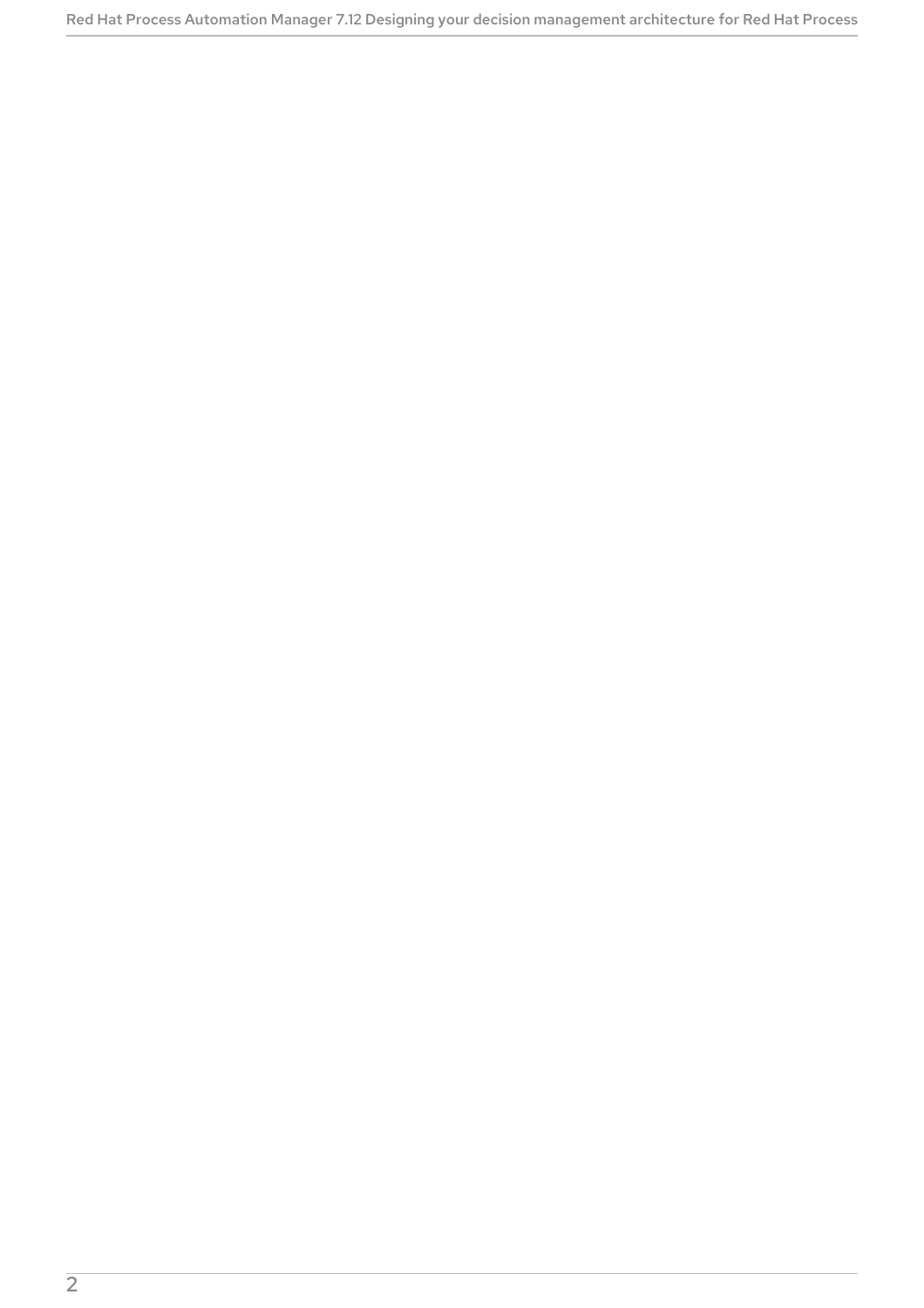### PREFACE

<span id="page-6-0"></span>As a business analyst, system administrator, or business rules developer, the types of Red Hat Process Automation Manager business assets that you create and the way in which you develop, store, execute, and deploy those assets varies based on the needs of your business automation environment. You can design a decision management architecture that uses Business Central or an external integrated development environment (IDE) for asset development, a built-in or external Git repository for storage and version control, a KIE Server or embedded application for deployment, or other implementation combinations. You can also deploy Red Hat Process Automation Manager into a Red Hat OpenShift Container Platform environment for an enhanced containerized implementation.

This document describes basic concepts and options for a Red Hat Process Automation Manager implementation to consider when designing your decision management architecture. To verify the most suitable implementation for your environment, contact your Red Hat Technical Account Manager or Solutions Architect.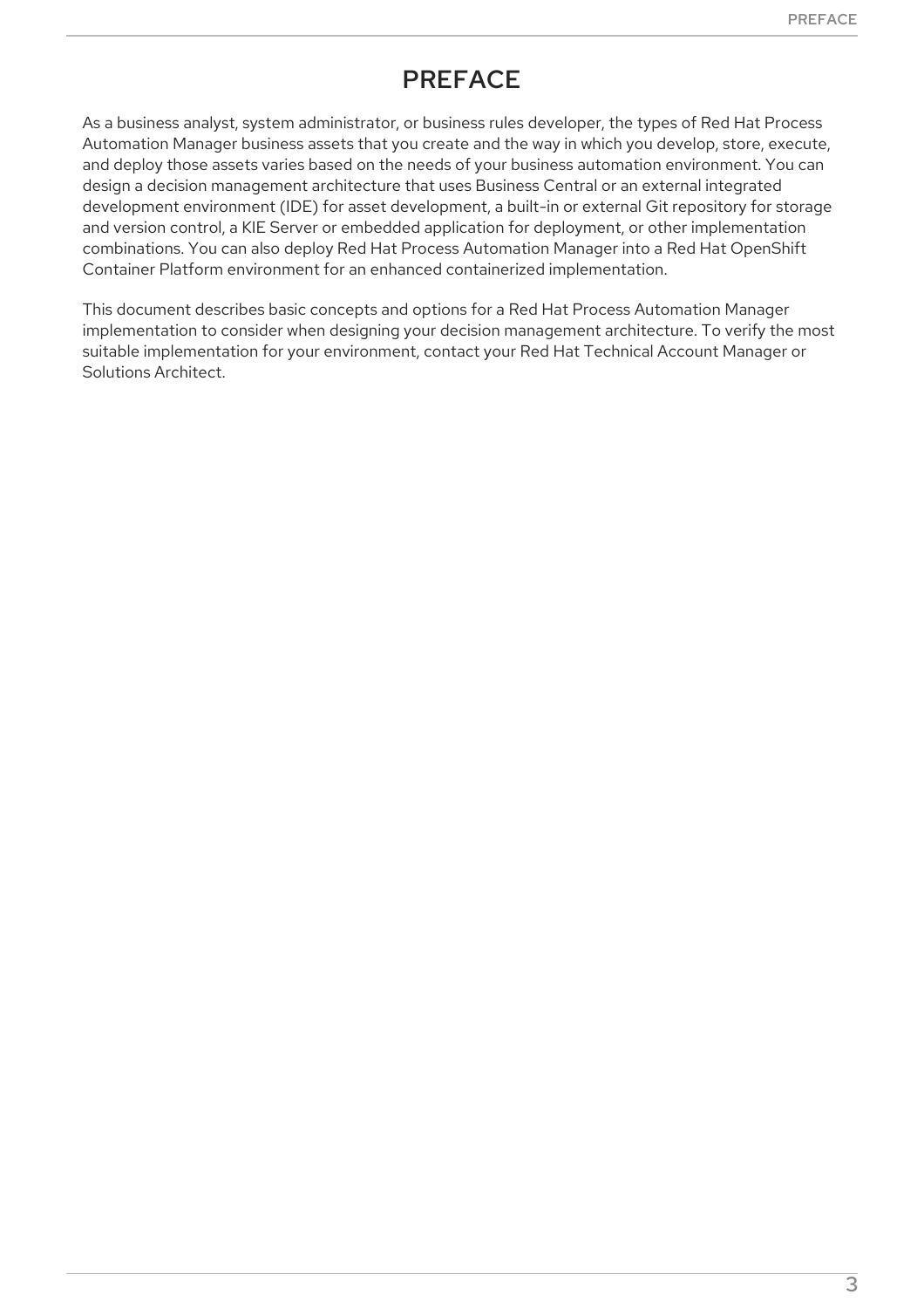### MAKING OPEN SOURCE MORE INCLUSIVE

<span id="page-7-0"></span>Red Hat is committed to replacing problematic language in our code, documentation, and web properties. We are beginning with these four terms: master, slave, blacklist, and whitelist. Because of the enormity of this endeavor, these changes will be implemented gradually over several upcoming releases. For more details, see *our CTO Chris Wright's [message](https://www.redhat.com/en/blog/making-open-source-more-inclusive-eradicating-problematic-language)* .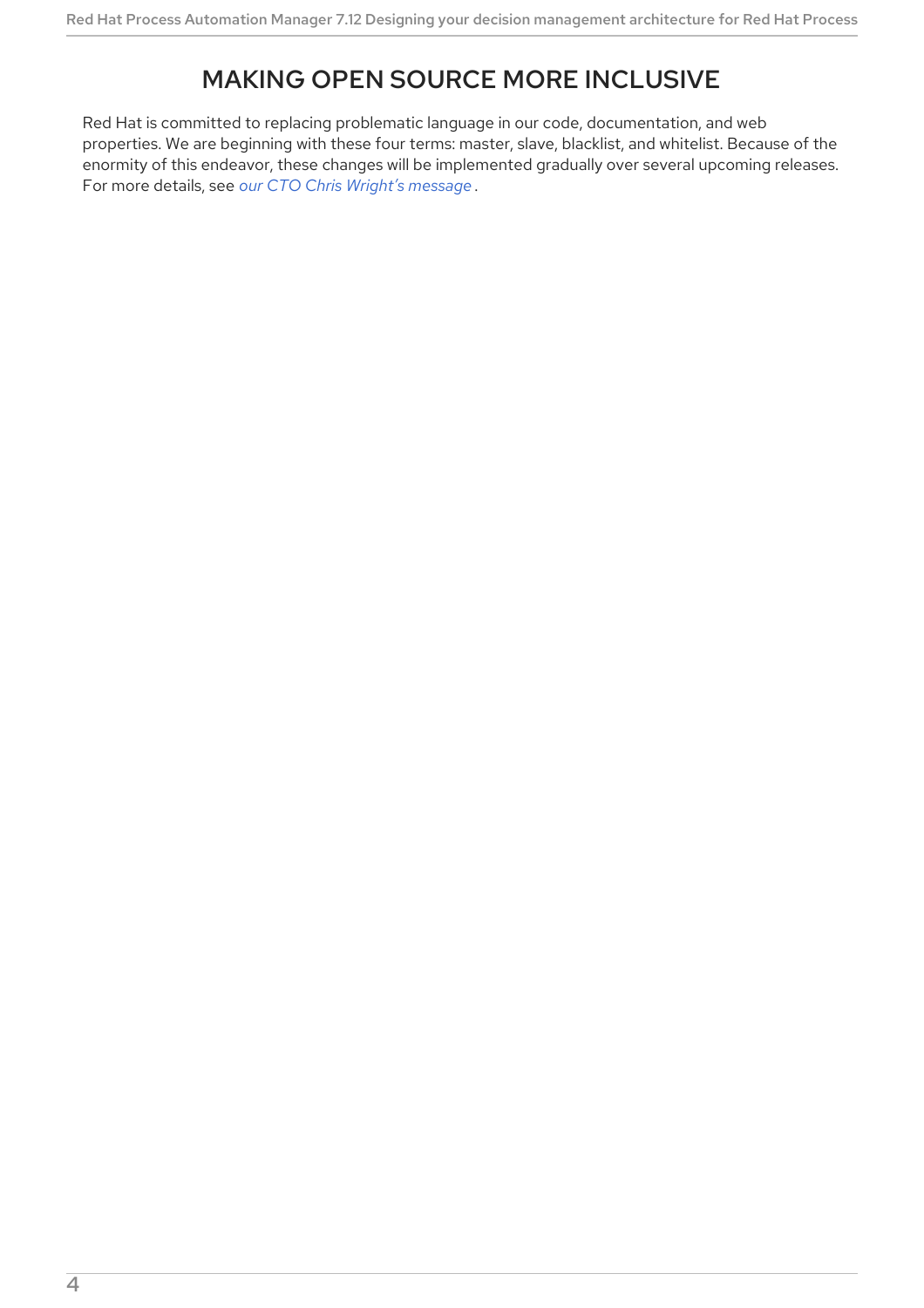# <span id="page-8-0"></span>CHAPTER 1. INSTALLATION ENVIRONMENT OPTIONS FOR RED HAT PROCESS AUTOMATION MANAGER

With Red Hat Process Automation Manager, you can set up a development environment to develop business applications, a runtime environment to run those applications to support decisions, or both.

- Development environment: Typically consists of one Business Central installation and at least one KIE Server installation. You can use Business Central to design decisions and other artifacts, and you can use KIE Server to execute and test the artifacts that you created.
- Runtime environment: Consists of one or more KIE Server instances with or without Business Central. Business Central has an embedded Process Automation Manager controller. If you install Business Central, use the Menu  $\rightarrow$  Deploy  $\rightarrow$  Execution servers page to create and maintain containers. If you want to automate KIE Server management without Business Central, you can use the headless Process Automation Manager controller.

You can also cluster both development and runtime environments. A clustered development or runtime environment consists of a unified group or cluster of two or more servers. The primary benefit of clustering Red Hat Process Automation Manager development environments is high availability and enhanced collaboration, while the primary benefit of clustering Red Hat Process Automation Manager runtime environments is high availability and load balancing. High availability decreases the chance of data loss when a single server fails. When a server fails, another server fills the gap by providing a copy of the data that was on the failed server. When the failed server comes online again, it resumes its place in the cluster.



#### **NOTE**

Clustering of the runtime environment is currently supported on Red Hat JBoss EAP 7.4 and Red Hat OpenShift Container Platform only.

#### Additional resources

- *Planning a Red Hat Process [Automation](https://access.redhat.com/documentation/en-us/red_hat_process_automation_manager/7.12/html-single/installing_and_configuring_red_hat_process_automation_manager#assembly-planning) Manager installation*
- Red Hat Process Automation Manager 7 Supported [Configurations](https://access.redhat.com/articles/3405381)
- Red Hat Process Automation Manager 7 [Component](https://access.redhat.com/articles/3463751) Details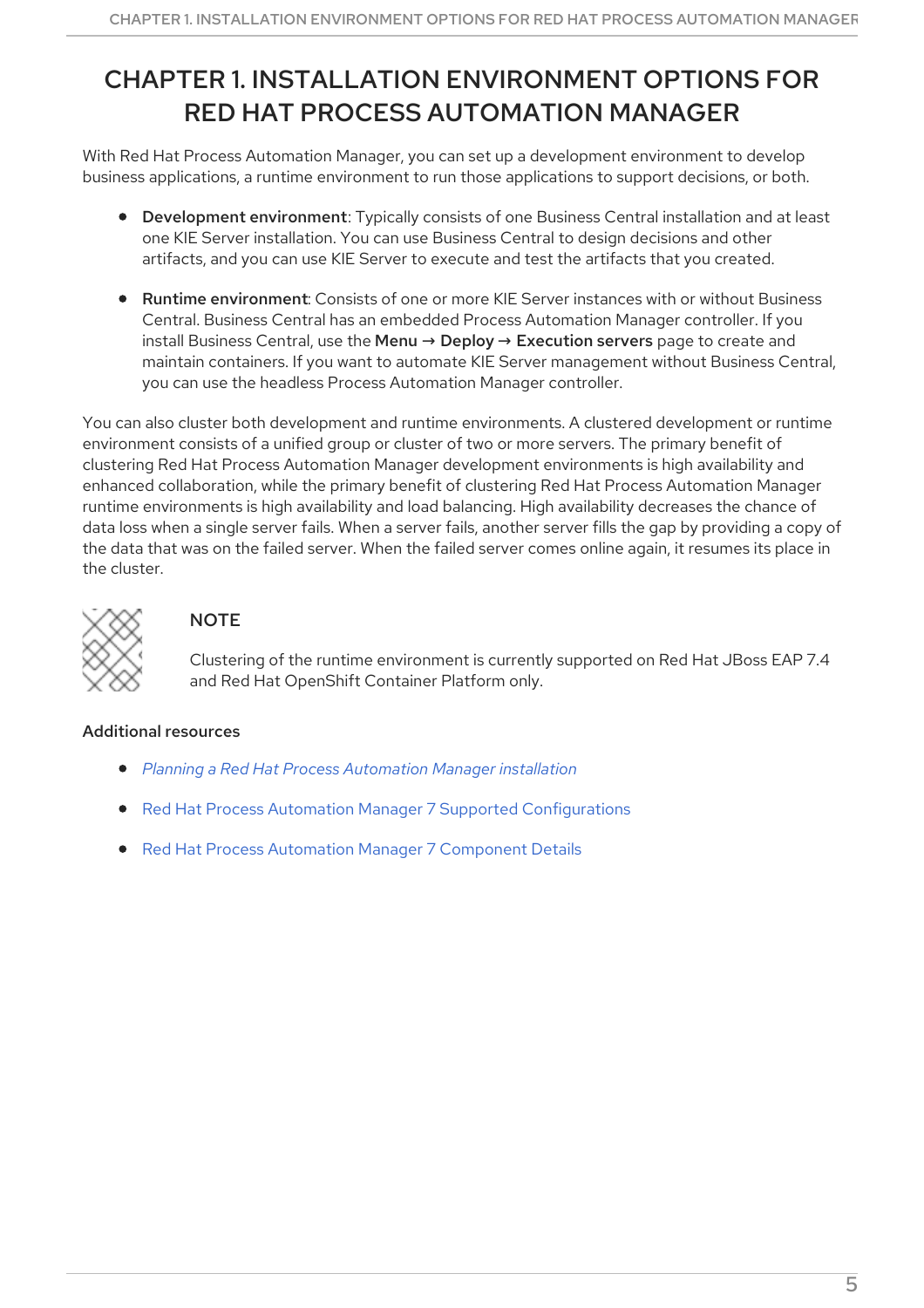# <span id="page-9-0"></span>CHAPTER 2. DECISION-AUTHORING ASSETS IN RED HAT PROCESS AUTOMATION MANAGER

Red Hat Process Automation Manager supports several assets that you can use to define business decisions for your decision service. Each decision-authoring asset has different advantages, and you might prefer to use one or a combination of multiple assets depending on your goals and needs.

The following table highlights the main decision-authoring assets supported in Red Hat Process Automation Manager projects to help you decide or confirm the best method for defining decisions in your decision service.

| Asset                                                 | <b>Highlights</b>                                                                                                                                                                                                                                                                                                                                                                                                                                                                                                                                                                                                                                                                                                                                                                                 | <b>Authoring tools</b>                                       | <b>Documentation</b>                                |
|-------------------------------------------------------|---------------------------------------------------------------------------------------------------------------------------------------------------------------------------------------------------------------------------------------------------------------------------------------------------------------------------------------------------------------------------------------------------------------------------------------------------------------------------------------------------------------------------------------------------------------------------------------------------------------------------------------------------------------------------------------------------------------------------------------------------------------------------------------------------|--------------------------------------------------------------|-----------------------------------------------------|
| <b>Decision Model</b><br>and Notation<br>(DMN) models | Are decision models based on a<br>notation standard defined by the<br><b>Object Management Group</b><br>(OMG)<br>Use graphical decision<br>$\bullet$<br>requirements diagrams (DRDs)<br>that represent part or all of the<br>overall decision requirements<br>graph (DRG) to trace business<br>decision flows<br>Use an XML schema that allows<br>the DMN models to be shared<br>between DMN-compliant<br>platforms<br>Support Friendly Enough<br>$\bullet$<br>Expression Language (FEEL) to<br>define decision logic in DMN<br>decision tables and other DMN<br>boxed expressions<br>Can be integrated efficiently<br>with Business Process Model and<br>Notation (BPMN) process<br>models<br>Are optimal for creating<br>$\bullet$<br>comprehensive, illustrative, and<br>stable decision flows | <b>Business Central</b><br>or other DMN-<br>compliant editor | Designing a<br>decision service<br>using DMN models |
|                                                       |                                                                                                                                                                                                                                                                                                                                                                                                                                                                                                                                                                                                                                                                                                                                                                                                   |                                                              |                                                     |

| Table 2.1. Decision-authoring assets supported in Red Hat Process Automation Manager |  |  |
|--------------------------------------------------------------------------------------|--|--|
|                                                                                      |  |  |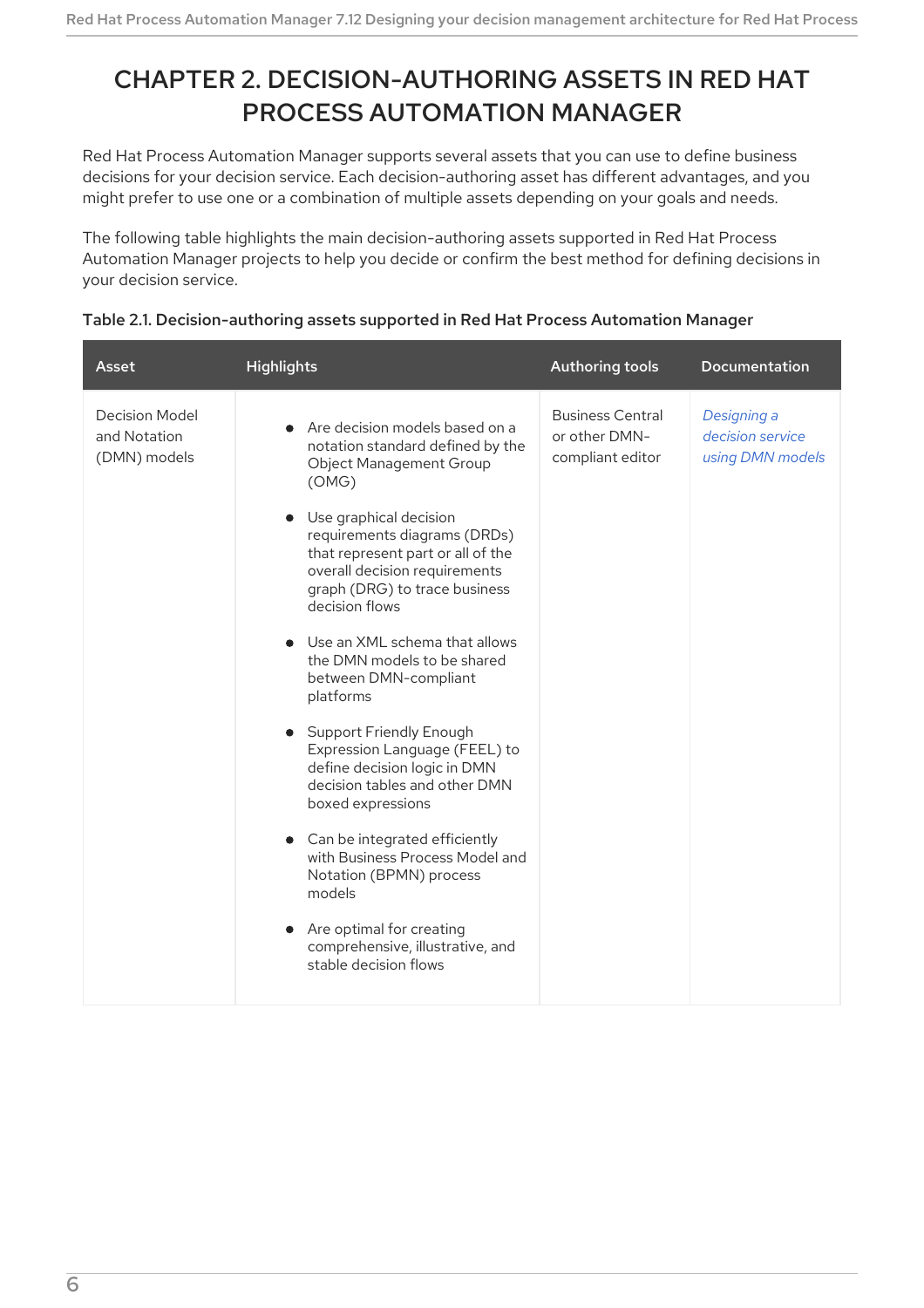| Asset                          | <b>Highlights</b>                                                                                                                                                                                                                                                                                                                                                                                                                                                                                                                                         | <b>Authoring tools</b>  | Documentation                                                           |
|--------------------------------|-----------------------------------------------------------------------------------------------------------------------------------------------------------------------------------------------------------------------------------------------------------------------------------------------------------------------------------------------------------------------------------------------------------------------------------------------------------------------------------------------------------------------------------------------------------|-------------------------|-------------------------------------------------------------------------|
| Guided decision<br>tables      | Are tables of rules that you<br>create in a UI-based table<br>designer in Business Central<br>Are a wizard-led alternative to<br>$\bullet$<br>spreadsheet decision tables<br>Provide fields and options for<br>acceptable input<br>Support template keys and<br>values for creating rule<br>templates<br>Support hit policies, real-time<br>$\bullet$<br>validation, and other additional<br>features not supported in other<br>assets<br>Are optimal for creating rules in<br>$\bullet$<br>a controlled tabular format to<br>minimize compilation errors | <b>Business Central</b> | Designing a<br>decision service<br>using guided<br>decision tables      |
| Spreadsheet<br>decision tables | Are XLS or XLSX spreadsheet<br>decision tables that you can<br>upload into Business Central<br>Support template keys and<br>values for creating rule<br>templates<br>Are optimal for creating rules in<br>decision tables already managed<br>outside of Business Central<br>Have strict syntax requirements<br>$\bullet$<br>for rules to be compiled properly<br>when uploaded                                                                                                                                                                            | Spreadsheet<br>editor   | Designing a<br>decision service<br>using spreadsheet<br>decision tables |
| Guided rules                   | Are individual rules that you<br>create in a UI-based rule<br>designer in Business Central<br>Provide fields and options for<br>acceptable input<br>Are optimal for creating single<br>rules in a controlled format to<br>minimize compilation errors                                                                                                                                                                                                                                                                                                     | <b>Business Central</b> | Designing a<br>decision service<br>using guided rules                   |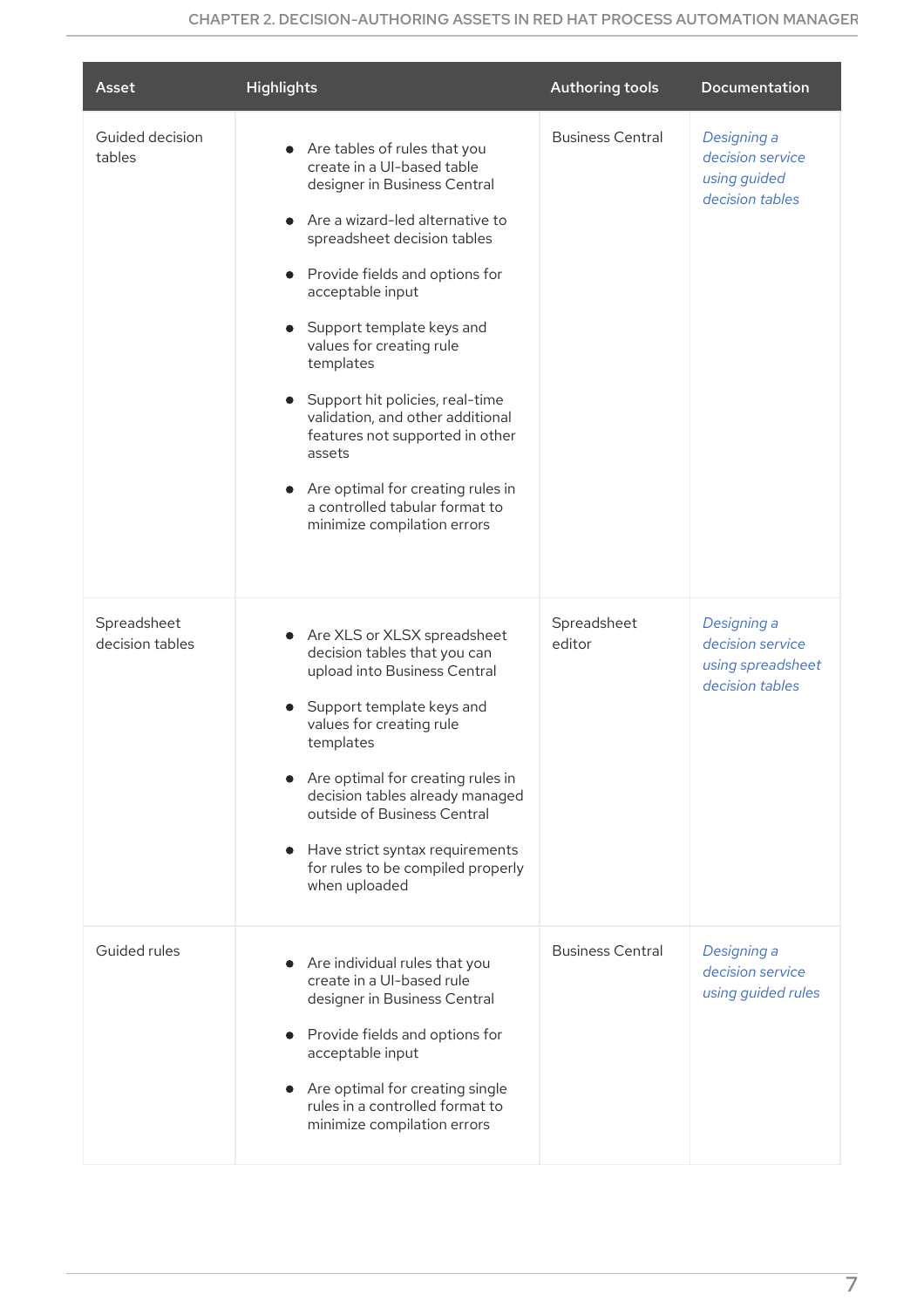| Asset                    | <b>Highlights</b>                                                                                                                                                                                                                                                                                                                                                                                                                                                                           | <b>Authoring tools</b>                                                       | Documentation                                                     |
|--------------------------|---------------------------------------------------------------------------------------------------------------------------------------------------------------------------------------------------------------------------------------------------------------------------------------------------------------------------------------------------------------------------------------------------------------------------------------------------------------------------------------------|------------------------------------------------------------------------------|-------------------------------------------------------------------|
| Guided rule<br>templates | Are reusable rule structures that<br>you create in a UI-based<br>template designer in Business<br>Central<br>Provide fields and options for<br>$\bullet$<br>acceptable input<br>Support template keys and<br>values for creating rule<br>templates (fundamental to the<br>purpose of this asset)<br>Are optimal for creating many<br>rules with the same rule structure<br>but with different defined field<br>values                                                                       | <b>Business Central</b>                                                      | Designing a<br>decision service<br>using guided rule<br>templates |
| DRL rules                | Are individual rules that you<br>$\bullet$<br>define directly in .drl text files<br>Provide the most flexibility for<br>$\bullet$<br>defining rules and other<br>technicalities of rule behavior<br>Can be created in certain<br>$\bullet$<br>standalone environments and<br>integrated with Red Hat Process<br><b>Automation Manager</b><br>Are optimal for creating rules<br>that require advanced DRL<br>options<br>Have strict syntax requirements<br>for rules to be compiled properly | <b>Business Central</b><br>or integrated<br>development<br>environment (IDE) | Designing a<br>decision service<br>using DRL rules                |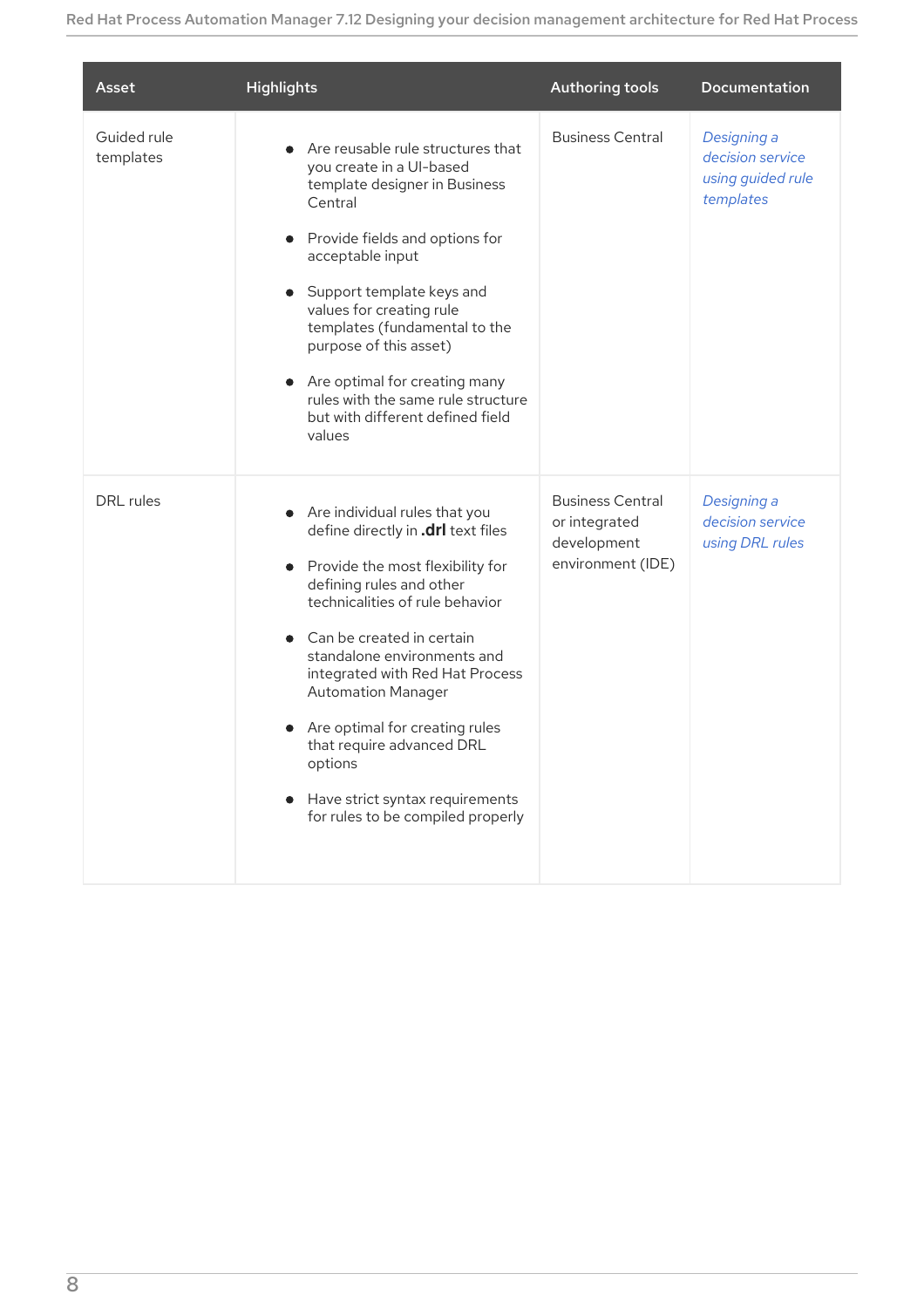| Asset                                                | <b>Highlights</b>                                                                                                                                                                                                                                                                                                                                                                                                                                                                                                                                                                                              | <b>Authoring tools</b> | <b>Documentation</b>                                    |
|------------------------------------------------------|----------------------------------------------------------------------------------------------------------------------------------------------------------------------------------------------------------------------------------------------------------------------------------------------------------------------------------------------------------------------------------------------------------------------------------------------------------------------------------------------------------------------------------------------------------------------------------------------------------------|------------------------|---------------------------------------------------------|
| Predictive Model<br>Markup Language<br>(PMML) models | Are predictive data-analytic<br>models based on a notation<br>standard defined by the Data<br>Mining Group (DMG)<br>Use an XML schema that allows<br>$\bullet$<br>the PMML models to be shared<br>between PMML-compliant<br>platforms<br>Support Regression, Scorecard,<br>Tree, Mining, and other model<br>types<br>Can be included with a<br>standalone Red Hat Process<br>Automation Manager project or<br>imported into a project in<br><b>Business Central</b><br>Are optimal for incorporating<br>$\bullet$<br>predictive data into decision<br>services in Red Hat Process<br><b>Automation Manager</b> | PMML or XML<br>editor  | Designing a<br>decision service<br>using PMML<br>models |

When you define business decisions, you can also consider using Red Hat build of Kogito for your cloudnative decision services. For more information about getting started with Red Hat build of Kogito microservices, see *Getting started with Red Hat build of Kogito in Red Hat Process [Automation](https://access.redhat.com/documentation/en-us/red_hat_process_automation_manager/7.12/html-single/getting_started_with_red_hat_build_of_kogito_in_red_hat_process_automation_manager) Manager* .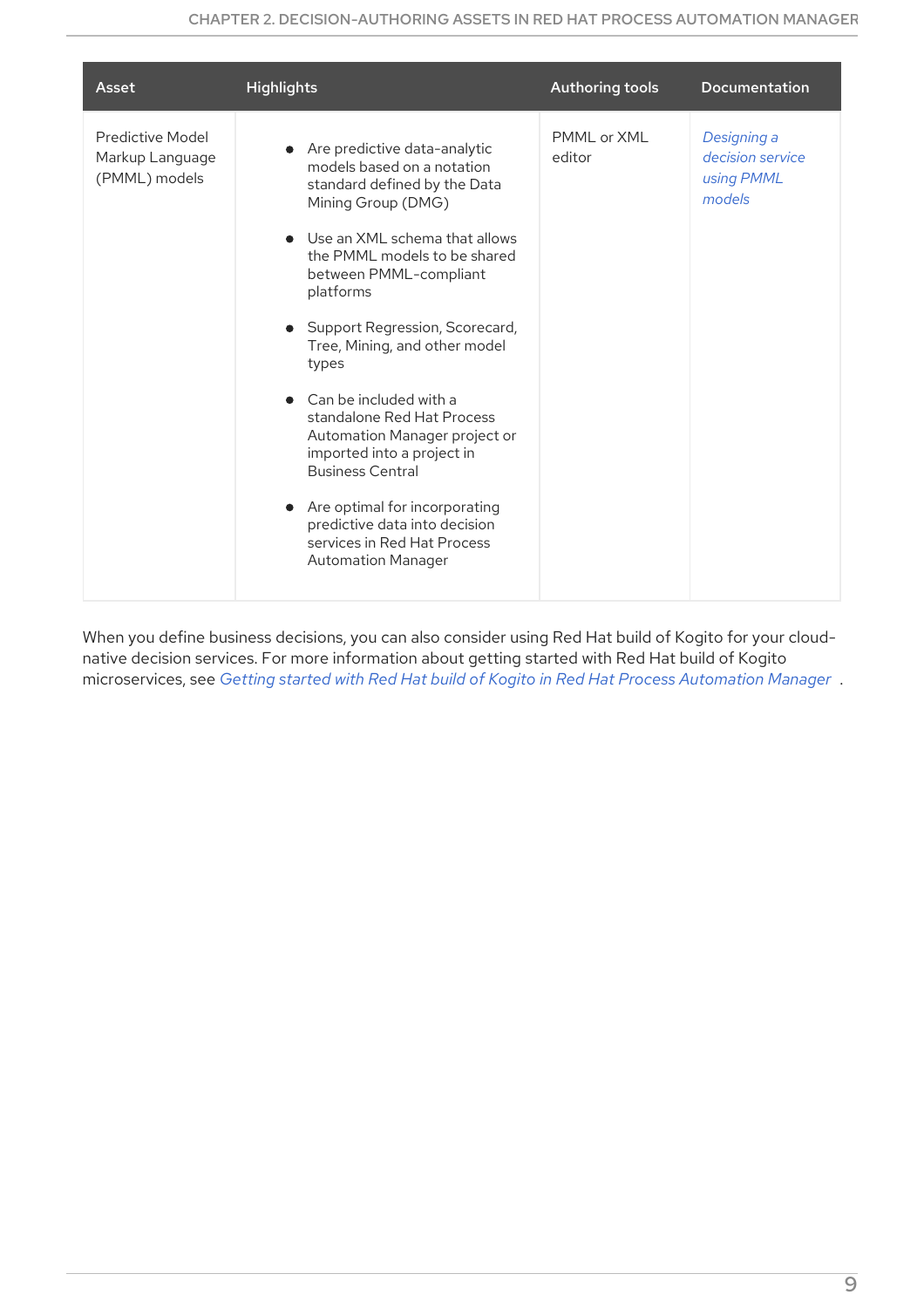# <span id="page-13-0"></span>CHAPTER 3. PROJECT STORAGE AND BUILD OPTIONS WITH RED HAT PROCESS AUTOMATION MANAGER

As you develop a Red Hat Process Automation Manager project, you need to be able to track the versions of your project with a version-controlled repository, manage your project assets in a stable environment, and build your project for testing and deployment. You can use Business Central for all of these tasks, or use a combination of Business Central and external tools and repositories. Red Hat Process Automation Manager supports Git repositories for project version control, Apache Maven for project management, and a variety of Maven-based, Java-based, or custom-tool-based build options.

The following options are the main methods for Red Hat Process Automation Manager project versioning, storage, and building:

| <b>Versioning option</b>                  | <b>Description</b>                                                                                                                                                                                                                                                                                                                                                                                                                                                                                                        | <b>Documentation</b>                            |
|-------------------------------------------|---------------------------------------------------------------------------------------------------------------------------------------------------------------------------------------------------------------------------------------------------------------------------------------------------------------------------------------------------------------------------------------------------------------------------------------------------------------------------------------------------------------------------|-------------------------------------------------|
| <b>Business Central Git</b><br><b>VFS</b> | Business Central contains a built-in Git Virtual File<br>System (VFS) that stores all processes, rules, and<br>other artifacts that you create in the authoring<br>environment. Git is a distributed version control<br>system that implements revisions as commit objects.<br>When you commit your changes into a repository, a<br>new commit object in the Git repository is created.<br>When you create a project in Business Central, the<br>project is added to the Git repository connected to<br>Business Central. | <b>NA</b>                                       |
| External Git repository                   | If you have Red Hat Process Automation Manager<br>projects in Git repositories outside of Business<br>Central, you can import them into Red Hat Process<br>Automation Manager spaces and use Git hooks to<br>synchronize the internal and external Git repositories.                                                                                                                                                                                                                                                      | Managing projects in<br><b>Business Central</b> |

#### Table 3.1. Project version control options (Git)

#### Table 3.2. Project management options (Maven)

| <b>Description</b><br><b>Management option</b> | Documentation |
|------------------------------------------------|---------------|
|------------------------------------------------|---------------|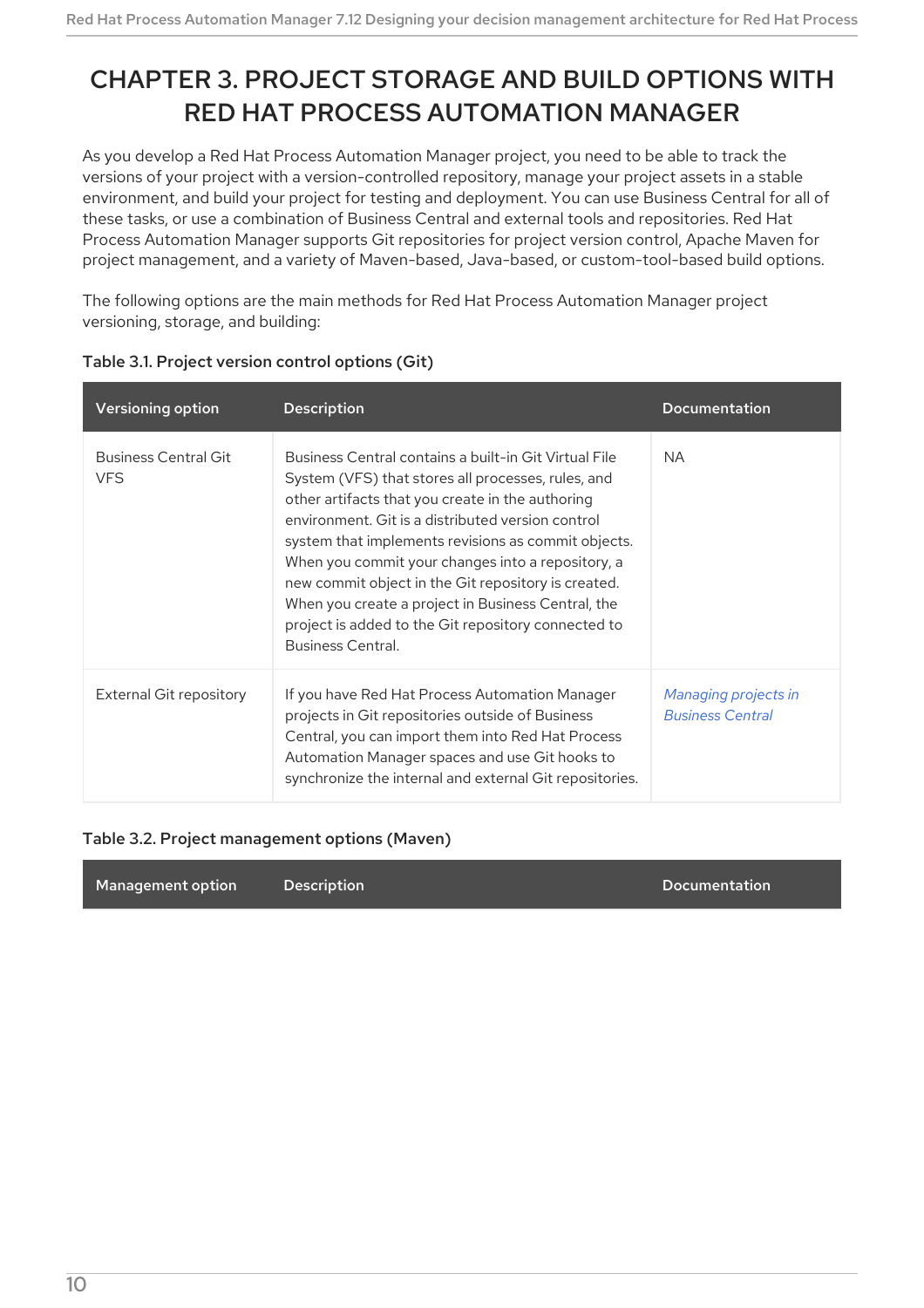| <b>Management option</b>                    | <b>Description</b>                                                                                                                                                                                                                                                                                                                                                                                                                                                                                                                                                                                                                      | <b>Documentation</b>                                                                                                       |
|---------------------------------------------|-----------------------------------------------------------------------------------------------------------------------------------------------------------------------------------------------------------------------------------------------------------------------------------------------------------------------------------------------------------------------------------------------------------------------------------------------------------------------------------------------------------------------------------------------------------------------------------------------------------------------------------------|----------------------------------------------------------------------------------------------------------------------------|
| <b>Business Central Maven</b><br>repository | Business Central contains a built-in Maven repository<br>that organizes and builds project assets that you<br>create in the authoring environment. Maven is a<br>distributed build-automation tool that uses<br>repositories to store Java libraries, plug-ins, and<br>other build artifacts. When building projects and<br>archetypes, Maven dynamically retrieves Java<br>libraries and Maven plug-ins from local or remote<br>repositories to promote shared dependencies across<br>projects.<br><b>NOTE</b><br>For a production environment,<br>consider using an external Maven<br>repository configured with Business<br>Central. | <b>NA</b>                                                                                                                  |
| <b>External Maven</b><br>repository         | If you have Red Hat Process Automation Manager<br>projects in an external Maven repository, such as<br>Nexus or Artifactory, you can create a <b>settings.xml</b><br>file with connection details and add that file path to<br>the kie.maven.settings.custom property in your<br>project standalone-full.xml file.                                                                                                                                                                                                                                                                                                                      | <b>Maven Settings</b><br>Reference<br>Packaging and deploying<br>a Red Hat Process<br><b>Automation Manager</b><br>project |

### Table 3.3. Project build options

| <b>Build option</b>                | <b>Description</b>                                                                                                                                                                                                                                                                                                                           | <b>Documentation</b>                                                                 |
|------------------------------------|----------------------------------------------------------------------------------------------------------------------------------------------------------------------------------------------------------------------------------------------------------------------------------------------------------------------------------------------|--------------------------------------------------------------------------------------|
| Business Central (KJAR)            | Business Central builds Red Hat Process Automation<br>Manager projects stored in either the built-in Maven<br>repository or a configured external Maven repository.<br>Projects in Business Central are packaged<br>automatically as knowledge JAR (KJAR) files with all<br>components needed for deployment when you build<br>the projects. | Packaging and deploying<br>a Red Hat Process<br><b>Automation Manager</b><br>project |
| Standalone Maven<br>project (KJAR) | If you have a standalone Red Hat Process<br>Automation Manager Maven project outside of<br>Business Central, you can edit the project pom.xml<br>file to package your project as a KJAR file, and then<br>add a <b>kmodule.xml</b> file with the KIE base and KIE<br>session configurations needed to build the project.                     | Packaging and deploying<br>a Red Hat Process<br><b>Automation Manager</b><br>project |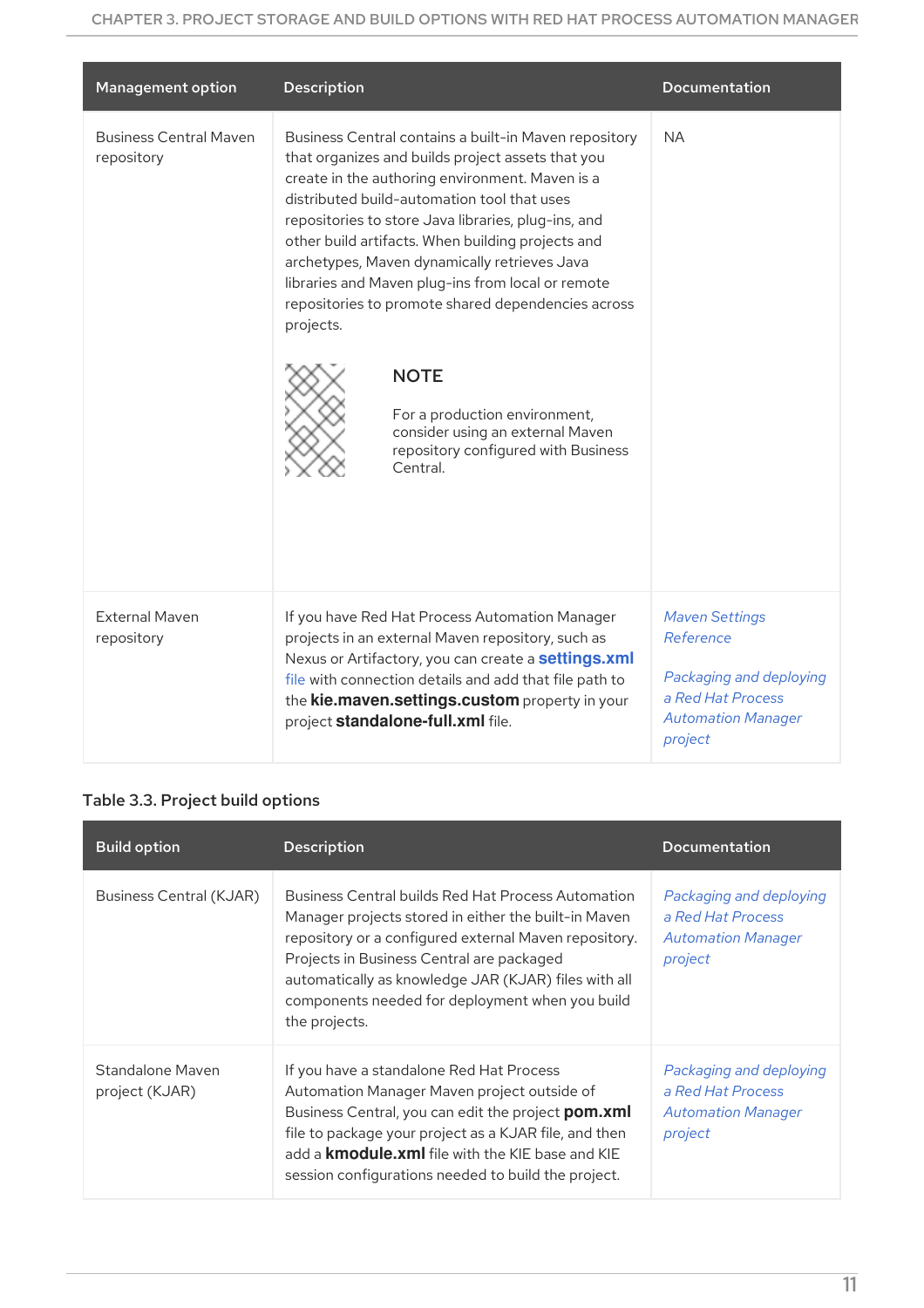| <b>Build option</b>                   | <b>Description</b>                                                                                                                                                                                                                                                                                                                                                                                                                                                                                                                                                                                               | Documentation                                                                        |
|---------------------------------------|------------------------------------------------------------------------------------------------------------------------------------------------------------------------------------------------------------------------------------------------------------------------------------------------------------------------------------------------------------------------------------------------------------------------------------------------------------------------------------------------------------------------------------------------------------------------------------------------------------------|--------------------------------------------------------------------------------------|
| Embedded Java<br>application (KJAR)   | If you have an embedded Java application from<br>which you want to build your Red Hat Process<br>Automation Manager project, you can use a<br><b>KieModuleModel</b> instance to programmatically<br>create a <b>kmodule.xml</b> file with the KIE base and KIE<br>session configurations, and then add all resources in<br>your project to the KIE virtual file system<br>KieFileSystem to build the project.                                                                                                                                                                                                    | Packaging and deploying<br>a Red Hat Process<br><b>Automation Manager</b><br>project |
| CI/CD tool (KJAR)                     | If you use a tool for continuous integration and<br>continuous delivery (CI/CD), you can configure the<br>tool set to integrate with your Red Hat Process<br>Automation Manager Git repositories to build a<br>specified project. Ensure that your projects are<br>packaged and built as KJAR files to ensure optimal<br>deployment.                                                                                                                                                                                                                                                                             | <b>NA</b>                                                                            |
| S2I in OpenShift<br>(container image) | If you use Red Hat Process Automation Manager on<br>Red Hat OpenShift Container Platform, you can<br>build your Red Hat Process Automation Manager<br>projects as KJAR files in the typical way or use<br>Source-to-Image (S2I) to build your projects as<br>container images. S2I is a framework and a tool that<br>allows you to write images that use the application<br>source code as an input and produce a new image<br>that runs the assembled application as an output. The<br>main advantage of using the S2I tool for building<br>reproducible container images is the ease of use for<br>developers. | Creating Images in<br>OpenShift                                                      |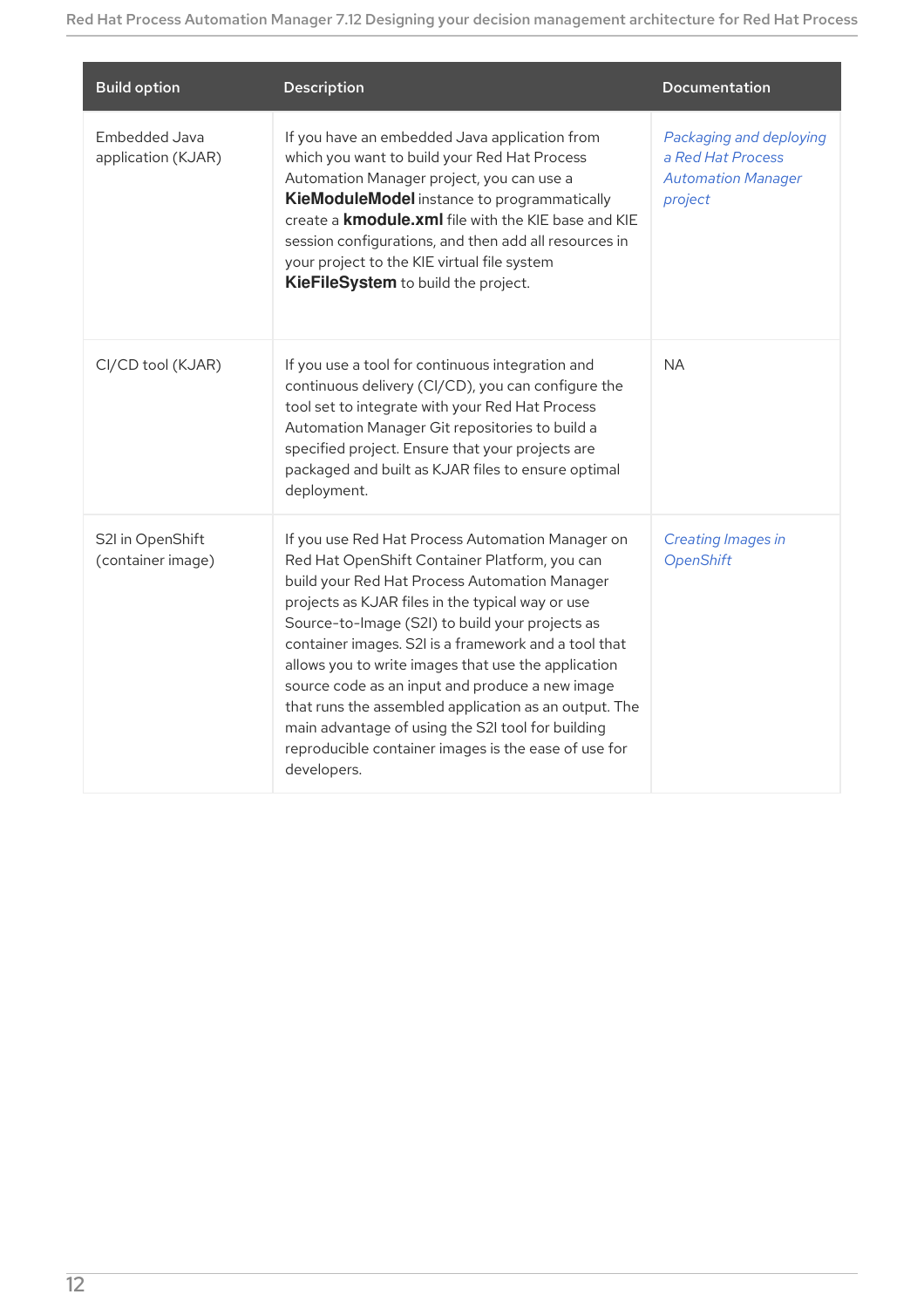## <span id="page-16-0"></span>CHAPTER 4. PROJECT DEPLOYMENT OPTIONS WITH RED HAT PROCESS AUTOMATION MANAGER

After you develop, test, and build your Red Hat Process Automation Manager project, you can deploy the project to begin using the business assets you have created. You can deploy a Red Hat Process Automation Manager project to a configured KIE Server, to an embedded Java application, or into a Red Hat OpenShift Container Platform environment for an enhanced containerized implementation.

The following options are the main methods for Red Hat Process Automation Manager project deployment:

| Deployment option                         | Description                                                                                                                                                                                                                                                                                                                                                                                                                                                                                                                                                                                                                                                                                                                                                                                                                                                            | Documentation                                                                                                                                                                                                                                                                                                        |
|-------------------------------------------|------------------------------------------------------------------------------------------------------------------------------------------------------------------------------------------------------------------------------------------------------------------------------------------------------------------------------------------------------------------------------------------------------------------------------------------------------------------------------------------------------------------------------------------------------------------------------------------------------------------------------------------------------------------------------------------------------------------------------------------------------------------------------------------------------------------------------------------------------------------------|----------------------------------------------------------------------------------------------------------------------------------------------------------------------------------------------------------------------------------------------------------------------------------------------------------------------|
| Deployment to an<br>OpenShift environment | Red Hat OpenShift Container Platform combines<br>Docker and Kubernetes and enables you to create<br>and manage containers. You can install both Business<br>Central and KIE Server on OpenShift. Red Hat<br>Process Automation Manager provides templates<br>that you can use to deploy a Red Hat Process<br>Automation Manager authoring environment,<br>managed server environment, immutable server<br>environment, or trial environment on OpenShift. With<br>OpenShift, components of Red Hat Process<br>Automation Manager are deployed as separate<br>OpenShift pods. You can scale each of the pods up<br>and down individually, providing as few or as many<br>containers as necessary for a particular component.<br>You can use standard OpenShift methods to manage<br>the pods and balance the load.                                                      | Deploying a Red Hat<br><b>Process Automation</b><br>Manager environment on<br><b>Red Hat OpenShift</b><br><b>Container Platform 4</b><br>using Operators<br>Deploying a Red Hat<br><b>Process Automation</b><br>Manager environment on<br><b>Red Hat OpenShift</b><br><b>Container Platform 3</b><br>using templates |
| Deployment to KIE<br>Server               | KIE Server is the server provided with Red Hat<br>Process Automation Manager that runs the decision<br>services, process applications, and other deployable<br>assets from a packaged and deployed Red Hat<br>Process Automation Manager project (KJAR file).<br>These services are consumed at run time through an<br>instantiated KIE container, or deployment unit. You<br>can deploy and maintain deployment units in KIE<br>Server using Business Central or using a headless<br>Process Automation Manager controller with its<br>associated REST API (considered a managed KIE<br>Server instance). You can also deploy and maintain<br>deployment units using the KIE Server REST API or<br>Java client API from a standalone Maven project, an<br>embedded Java application, or other custom<br>environment (considered an unmanaged KIE Server<br>instance). | Packaging and deploying<br>a Red Hat Process<br><b>Automation Manager</b><br>project<br><b>Interacting with Red Hat</b><br><b>Process Automation</b><br><b>Manager using KIE APIs</b><br>Managing and<br>monitoring KIE Server                                                                                       |

#### Table 4.1. Project deployment options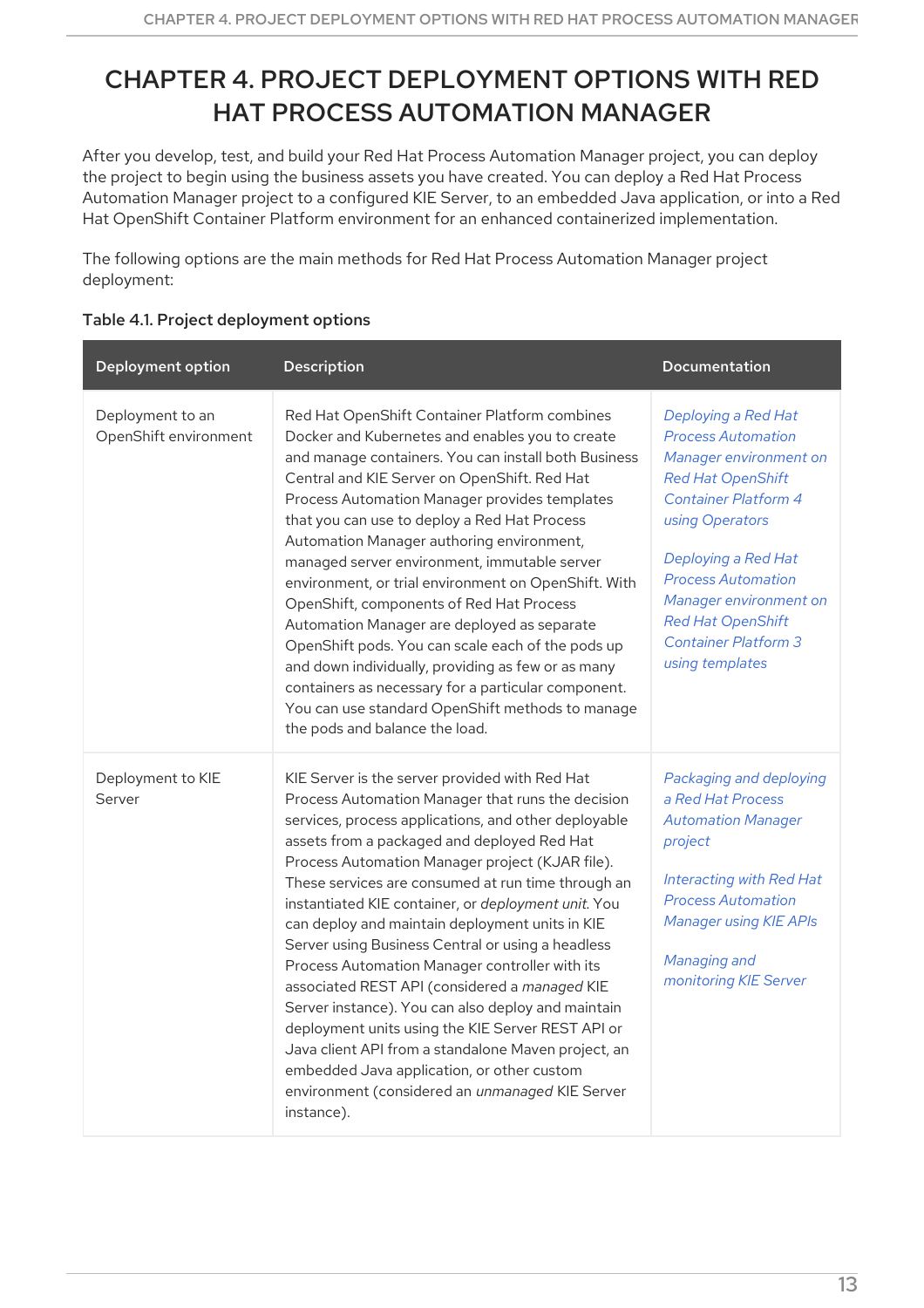| <b>Deployment option</b>                         | <b>Description</b>                                                                                                                                                                                                                                                                                                                                                                                                                   | <b>Documentation</b>  |
|--------------------------------------------------|--------------------------------------------------------------------------------------------------------------------------------------------------------------------------------------------------------------------------------------------------------------------------------------------------------------------------------------------------------------------------------------------------------------------------------------|-----------------------|
| Deployment to an<br>embedded Java<br>application | If you want to deploy Red Hat Process Automation<br>Manager projects to your own Java virtual machine<br>(JVM) environment, microservice, or application<br>server, you can bundle the application resources in<br>the project WAR files to create a deployment unit<br>similar to a KIF container. You can also use the core<br>KIE APIs (not KIE Server APIs) to configure a KIE<br>scanner to periodically update KIE containers. | <b>KIF Public API</b> |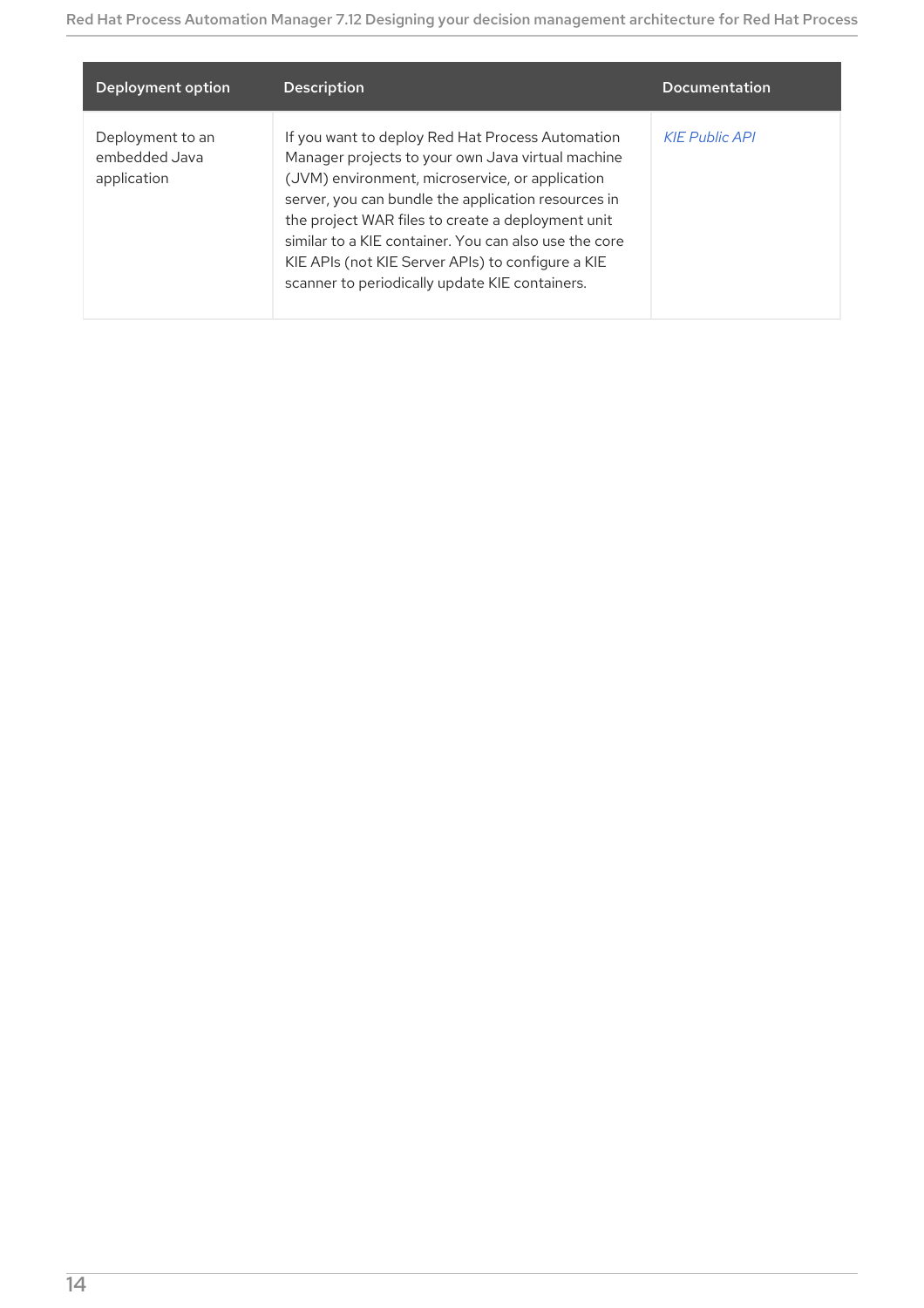# <span id="page-18-0"></span>CHAPTER 5. ASSET EXECUTION OPTIONS WITH RED HAT PROCESS AUTOMATION MANAGER

After you build and deploy your Red Hat Process Automation Manager project to KIE Server or other environment, you can execute the deployed assets for testing or for runtime consumption. You can also execute assets locally in addition to or instead of executing them after deployment.

The following options are the main methods for Red Hat Process Automation Manager asset execution:

| <b>Execution option</b>                                     | <b>Description</b>                                                                                                                                                                                                                                                                                                                                                                                                                                                                                                                                         | <b>Documentation</b>                                                                          |
|-------------------------------------------------------------|------------------------------------------------------------------------------------------------------------------------------------------------------------------------------------------------------------------------------------------------------------------------------------------------------------------------------------------------------------------------------------------------------------------------------------------------------------------------------------------------------------------------------------------------------------|-----------------------------------------------------------------------------------------------|
| <b>Execution in KIE Server</b>                              | If you deployed Red Hat Process Automation<br>Manager project assets to KIE Server, you can use<br>the KIE Server REST API or Java client API to<br>execute and interact with the deployed assets. You<br>can also use Business Central or the headless<br>Process Automation Manager controller outside of<br>Business Central to manage the configurations and<br>KIE containers in the KIE Server instances associated<br>with your deployed assets. For process definitions,<br>you can use Business Central directly to execute<br>process instances. | <b>Interacting with Red Hat</b><br><b>Process Automation</b><br><b>Manager using KIE APIs</b> |
| Execution in an<br>embedded Java<br>application             | If you deployed Red Hat Process Automation<br>Manager project assets in your own Java virtual<br>machine (JVM) environment, microservice, or<br>application server, you can use custom APIs or<br>application interactions with core KIE APIs (not KIE<br>Server APIs) to execute assets in the embedded<br>engine.                                                                                                                                                                                                                                        | <b>KIE Public API</b>                                                                         |
| Execution in a local<br>environment for<br>extended testing | As part of your development cycle, you can execute<br>assets locally to ensure that the assets you have<br>created in Red Hat Process Automation Manager<br>function as intended. You can use local execution in<br>addition to or instead of executing assets after<br>deployment.                                                                                                                                                                                                                                                                        | "Executing rules" in<br>Designing a decision<br>service using DRL rules                       |

#### Table 5.1. Asset execution options



#### SMART ROUTER (KIE SERVER ROUTER)

Depending on your deployment and execution environment, you can use a Smart Router to aggregate multiple independent KIE Server instances as though they are a single server. Smart Router is a single endpoint that can receive calls from client applications to any of your services and route each call automatically to the KIE Server that runs the service. For more information about Smart Router, see *Installing and configuring Red Hat Process Automation Manager in a Red Hat JBoss EAP clustered [environment](https://access.redhat.com/documentation/en-us/red_hat_process_automation_manager/7.12/html-single/installing_and_configuring_red_hat_process_automation_manager#clustering-smartrouter-install-proc_clustering-runtime-standalone)*.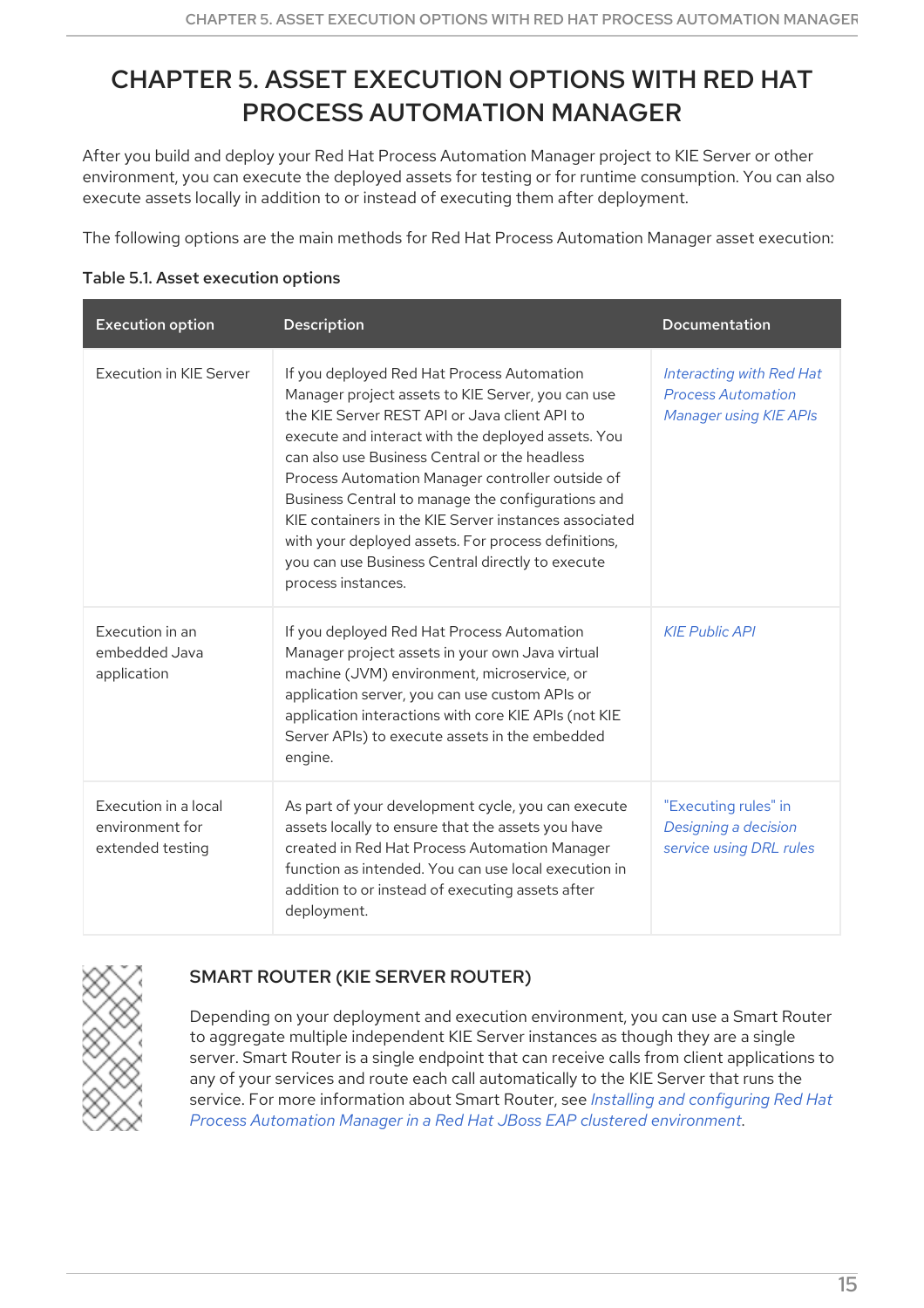## <span id="page-19-0"></span>CHAPTER 6. EXAMPLE DECISION MANAGEMENT ARCHITECTURES WITH RED HAT PROCESS AUTOMATION MANAGER

The following scenarios illustrate common variations of Red Hat Process Automation Manager installation, asset authoring, project storage, project deployment, and asset execution in a decision management architecture. Each section summarizes the methods and tools used and the advantages for the given architecture. The examples are basic and are only a few of the many combinations you might consider, depending on your specific goals and needs with Red Hat Process Automation Manager.

#### Red Hat Process Automation Manager authoring and managed server environments on OpenShift with Business Central and KIE Server

- **Installation environment:** Red Hat Process Automation Manager on Red Hat OpenShift Container Platform, using the **rhpam712-authoring.yaml** and **rhpam712-kieserver.yaml** template files
- Project storage and build environment: External Git repository for project versioning synchronized with the Business Central Git repository using Git hooks, and external Maven repository for project management and building configured with KIE Server
- **Asset-authoring tool: Business Central**
- Main asset types: Decision Model and Notation (DMN) models for decisions and Business Process Model and Notation (BPMN) models for processes
- **Project deployment and execution environment:** KIE Server on Red Hat OpenShift Container Platform
- **•** Scenario advantages:
	- Containerized implementation of Red Hat Process Automation Manager in a cloudbased development environment. Components of Red Hat Process Automation Manager are deployed as separate OpenShift pods that you can scale up and down individually, providing as few or as many containers as necessary for a particular component. You can use standard OpenShift methods to manage the pods and balance the load.
	- Access to the repositories, assets, asset designers, and project build options in Business Central.
	- Standardized asset-authoring approach using DMN and BPMN for optimal integration and stability.
	- Access to KIE Server functionality and KIE APIs for asset deployment and execution.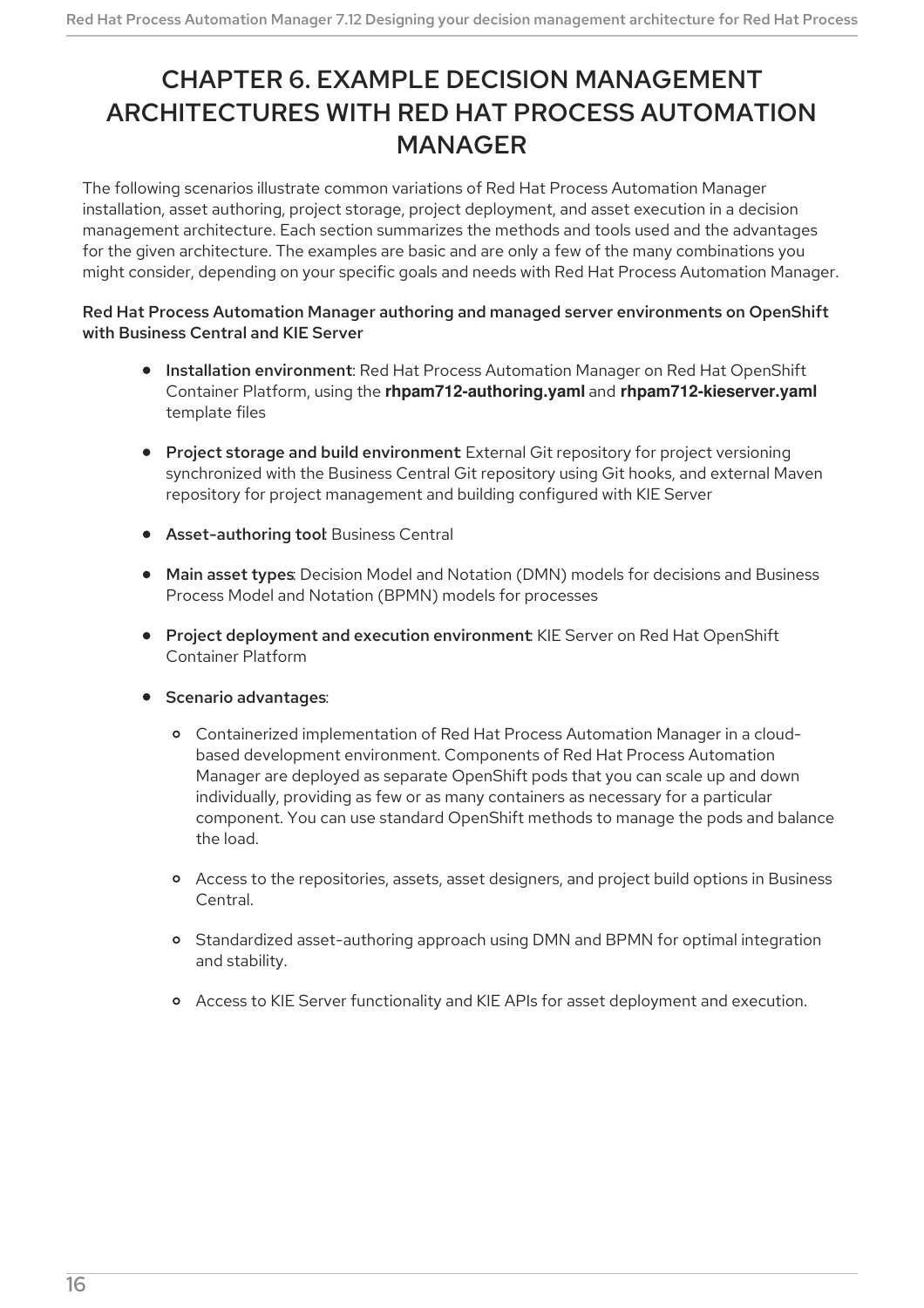Figure 6.1. Red Hat Process Automation Manager on OpenShift with Business Central and KIE Server



#### Red Hat Process Automation Manager on Red Hat JBoss EAP with Business Central and KIE Server

- **Installation environment:** Red Hat Process Automation Manager on Red Hat JBoss Enterprise Application Platform
- Project storage and build environment: External Git repository for project versioning synchronized with the Business Central Git repository using Git hooks, and external Maven repository for project management and building configured with KIE Server
- **Asset-authoring tool: Business Central**
- Main asset types: Decision Model and Notation (DMN) models for decisions and Business Process Model and Notation (BPMN) models for processes
- Project deployment and execution environment: KIE Server
- **•** Scenario advantages:
	- Stable implementation of Red Hat Process Automation Manager in an on-premise development environment
	- Access to the repositories, assets, asset designers, and project build options in Business Central
	- Standardized asset-authoring approach using DMN and BPMN for optimal integration and stability
	- Access to KIE Server functionality and KIE APIs for asset deployment and execution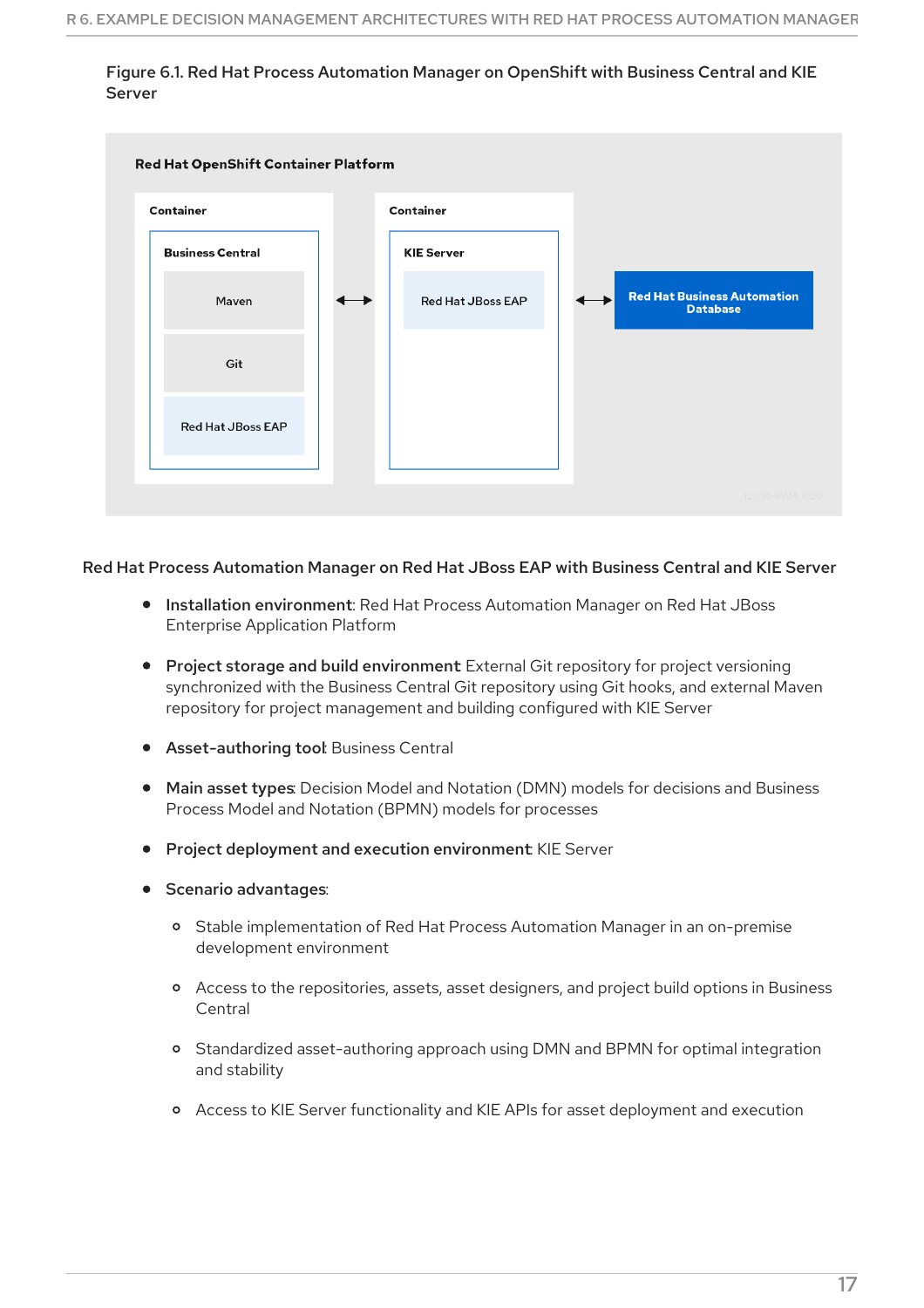Figure 6.2. Red Hat Process Automation Manager on Red Hat JBoss EAP with Business Central and KIE Server



#### Red Hat Process Automation Manager on Red Hat JBoss EAP with an IDE and KIE Server

- **Installation environment:** Red Hat Process Automation Manager on Red Hat JBoss Enterprise Application Platform
- Project storage and build environment External Git repository for project versioning (not synchronized with Business Central) and external Maven repository for project management and building configured with KIE Server
- Asset-authoring tools: Integrated development environment (IDE), such as Red Hat CodeReady Studio, and a spreadsheet editor or a Decision Model and Notation (DMN) modeling tool for other decision formats
- Main asset types: Drools Rule Language (DRL) rules, spreadsheet decision tables, and Decision Model and Notation (DMN) models for decisions, and Business Process Model and Notation (BPMN) models for processes
- Project deployment and execution environment: KIE Server
- Scenario advantages:
	- Flexible implementation of Red Hat Process Automation Manager in an on-premise development environment
	- Ability to define business assets using an external IDE and other asset-authoring tools of your choice
	- Access to KIE Server functionality and KIE APIs for asset deployment and execution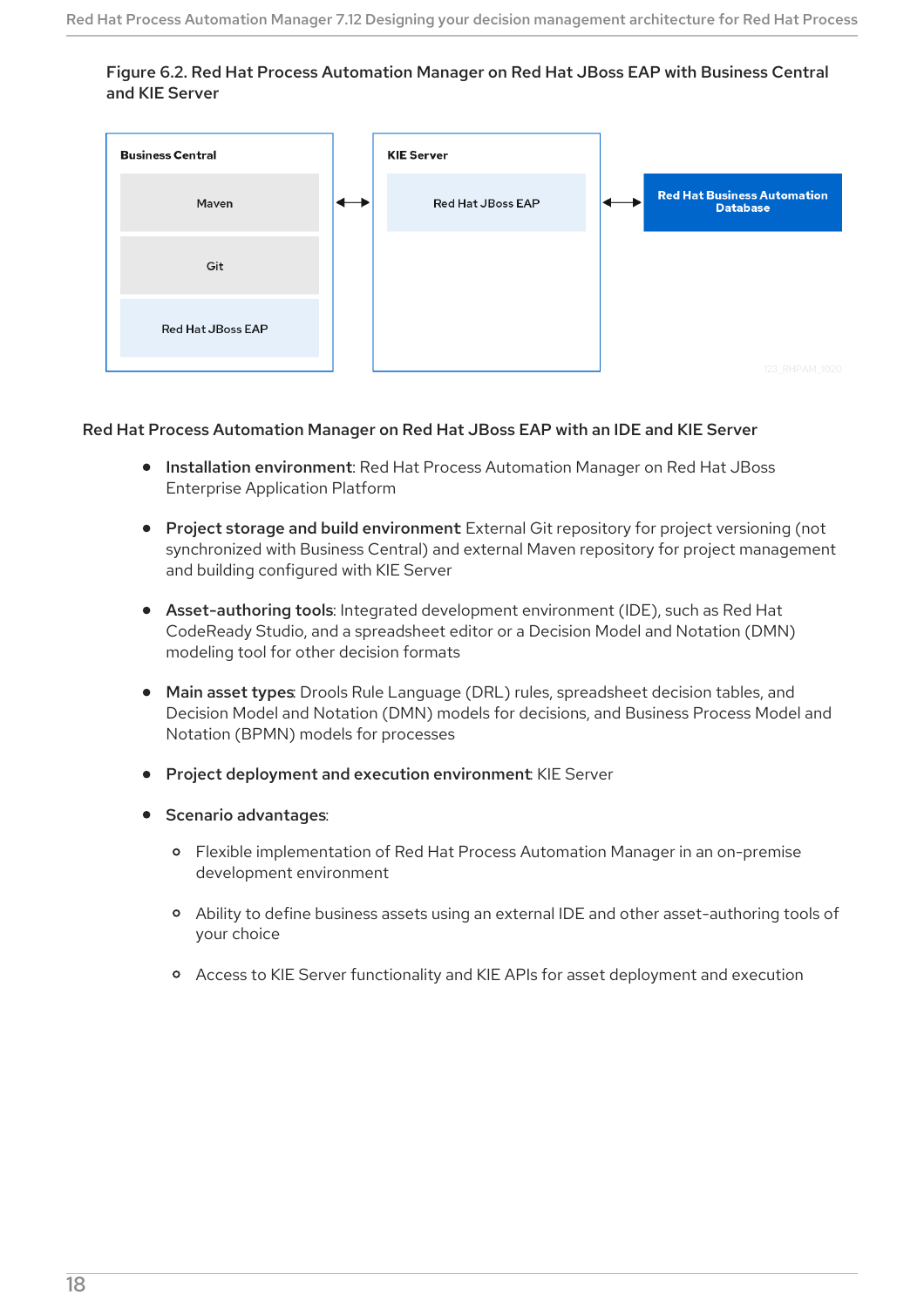Figure 6.3. Red Hat Process Automation Manager on Red Hat JBoss EAP with an IDE and KIE Server



#### Red Hat Process Automation Manager with an IDE and an embedded Java application

- **Installation environment:** Red Hat Process Automation Manager libraries embedded within a custom application
- **Project storage and build environment** External Git repository for project versioning (not synchronized with Business Central) and external Maven repository for project management and building configured with your embedded Java application (not configured with KIE Server)
- Asset-authoring tools: Integrated development environment (IDE), such as Red Hat CodeReady Studio, and a spreadsheet editor or a Decision Model and Notation (DMN) modeling tool for other decision formats
- Main asset types: Drools Rule Language (DRL) rules, spreadsheet decision tables, and Decision Model and Notation (DMN) models for decisions, and Business Process Model and Notation (BPMN) models for processes
- Project deployment and execution environment: Embedded Java application, such as in a Java virtual machine (JVM) environment, microservice, or custom application server
- **•** Scenario advantages:
	- Custom implementation of Red Hat Process Automation Manager in an on-premise development environment with an embedded Java application
	- Ability to define business assets using an external IDE and other asset-authoring tools of your choice
	- Use of custom APIs to interact with core KIE APIs (not KIE Server APIs) and to execute assets in the embedded engine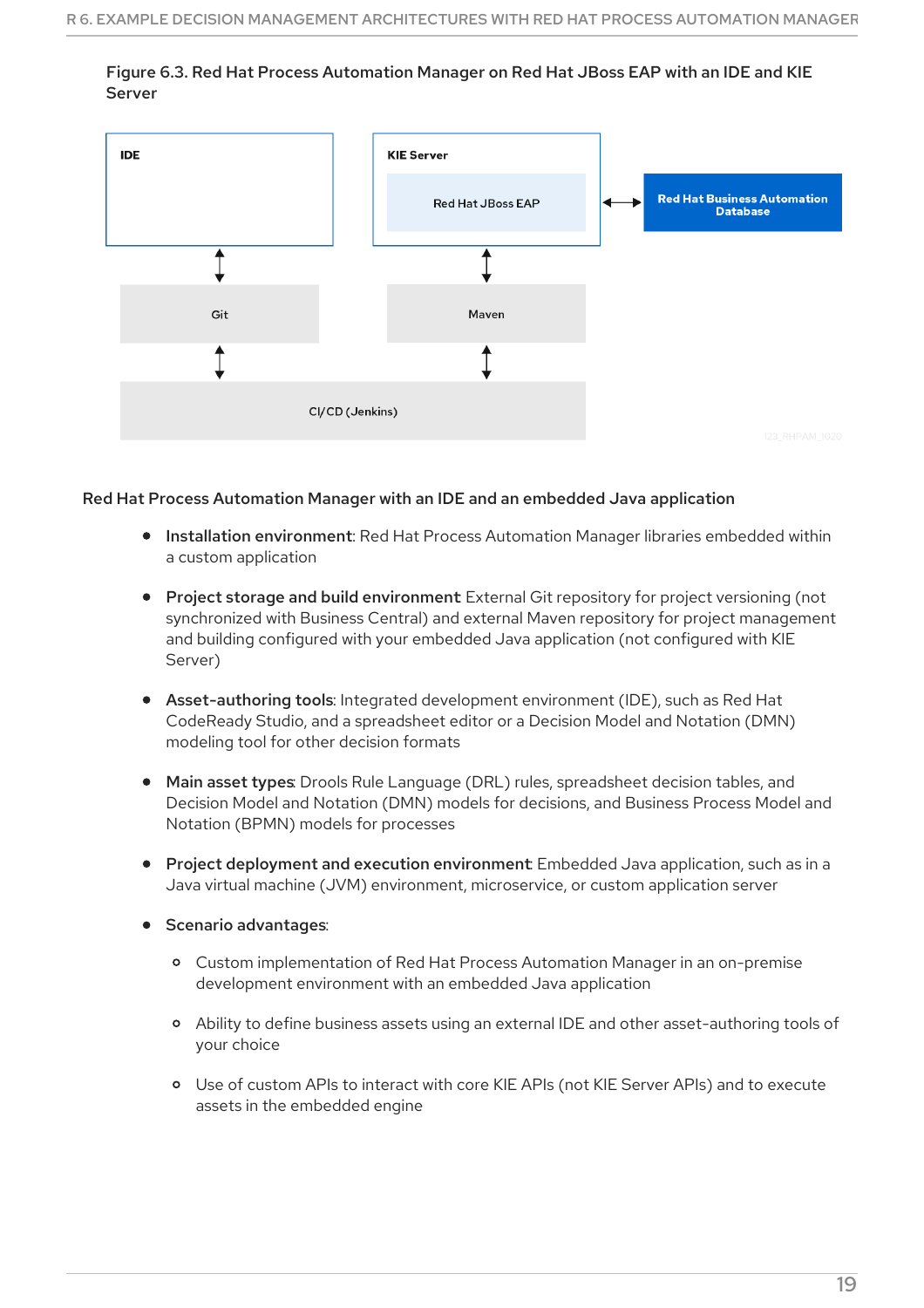#### Figure 6.4. Red Hat Process Automation Manager with an IDE and an embedded Java application

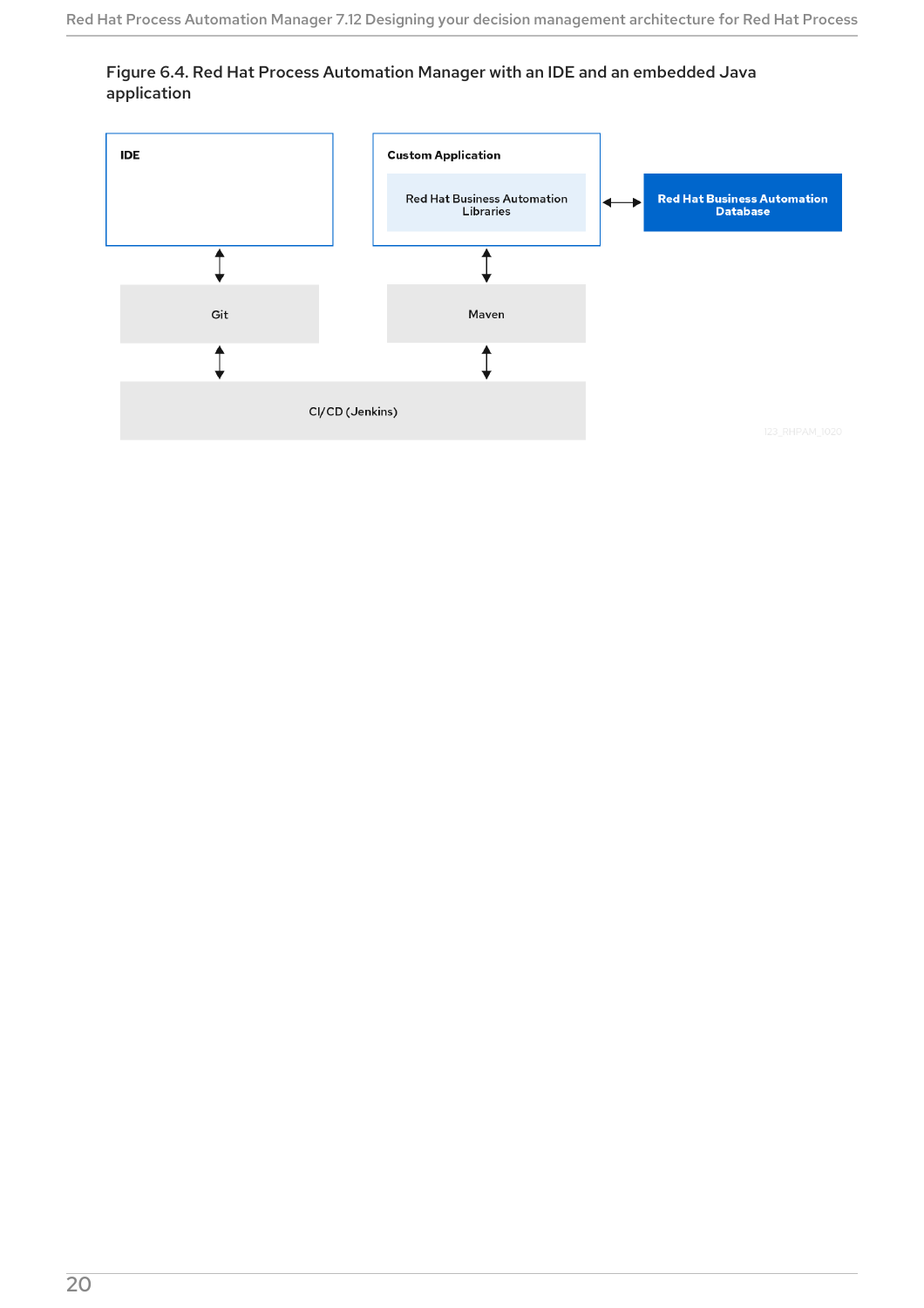### CHAPTER 7. ADDITIONAL RESOURCES

- <span id="page-24-0"></span>*Planning a Red Hat Process [Automation](https://access.redhat.com/documentation/en-us/red_hat_process_automation_manager/7.12/html-single/installing_and_configuring_red_hat_process_automation_manager#assembly-planning) Manager installation*
- *Getting started with [decision](https://access.redhat.com/documentation/en-us/red_hat_process_automation_manager/7.12/html-single/getting_started_with_red_hat_process_automation_manager#assembly-getting-started-decision-services) services*
- *Getting started with Red Hat build of [OptaPlanner](https://access.redhat.com/documentation/en-us/red_hat_process_automation_manager/7.12/html-single/getting_started_with_red_hat_process_automation_manager#assembly-getting-started-business-optimizer)*  $\bullet$
- *Getting started with process [services](https://access.redhat.com/documentation/en-us/red_hat_process_automation_manager/7.12/html-single/getting_started_with_red_hat_process_automation_manager#assembly-getting-started-process-services)*
- *Packaging and deploying a Red Hat Process [Automation](https://access.redhat.com/documentation/en-us/red_hat_process_automation_manager/7.12/html-single/deploying_and_managing_red_hat_process_automation_manager_services#assembly-packaging-deploying) Manager project*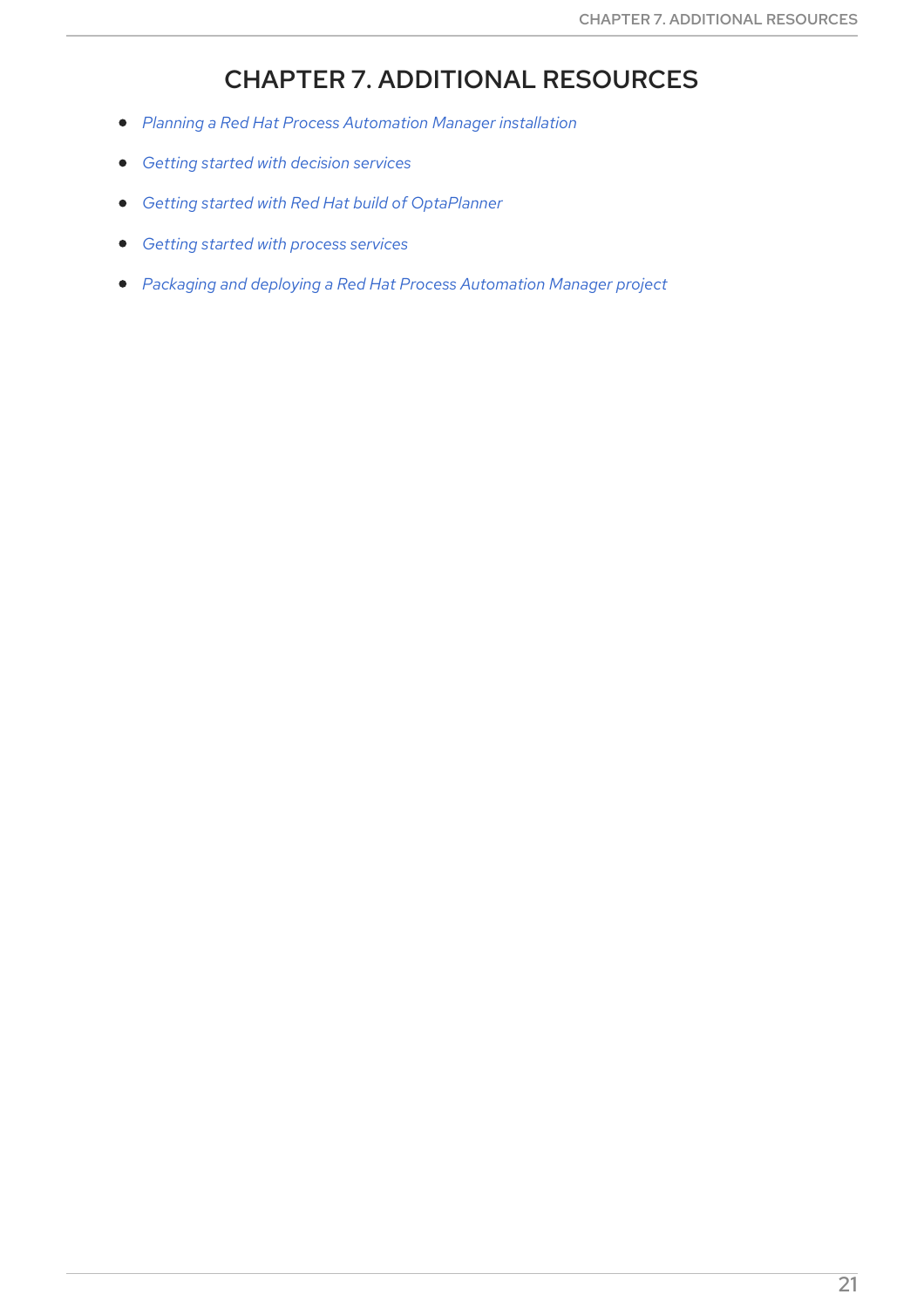# APPENDIX A. VERSIONING INFORMATION

<span id="page-25-0"></span>Documentation last updated on Wednesday, January 26, 2022.